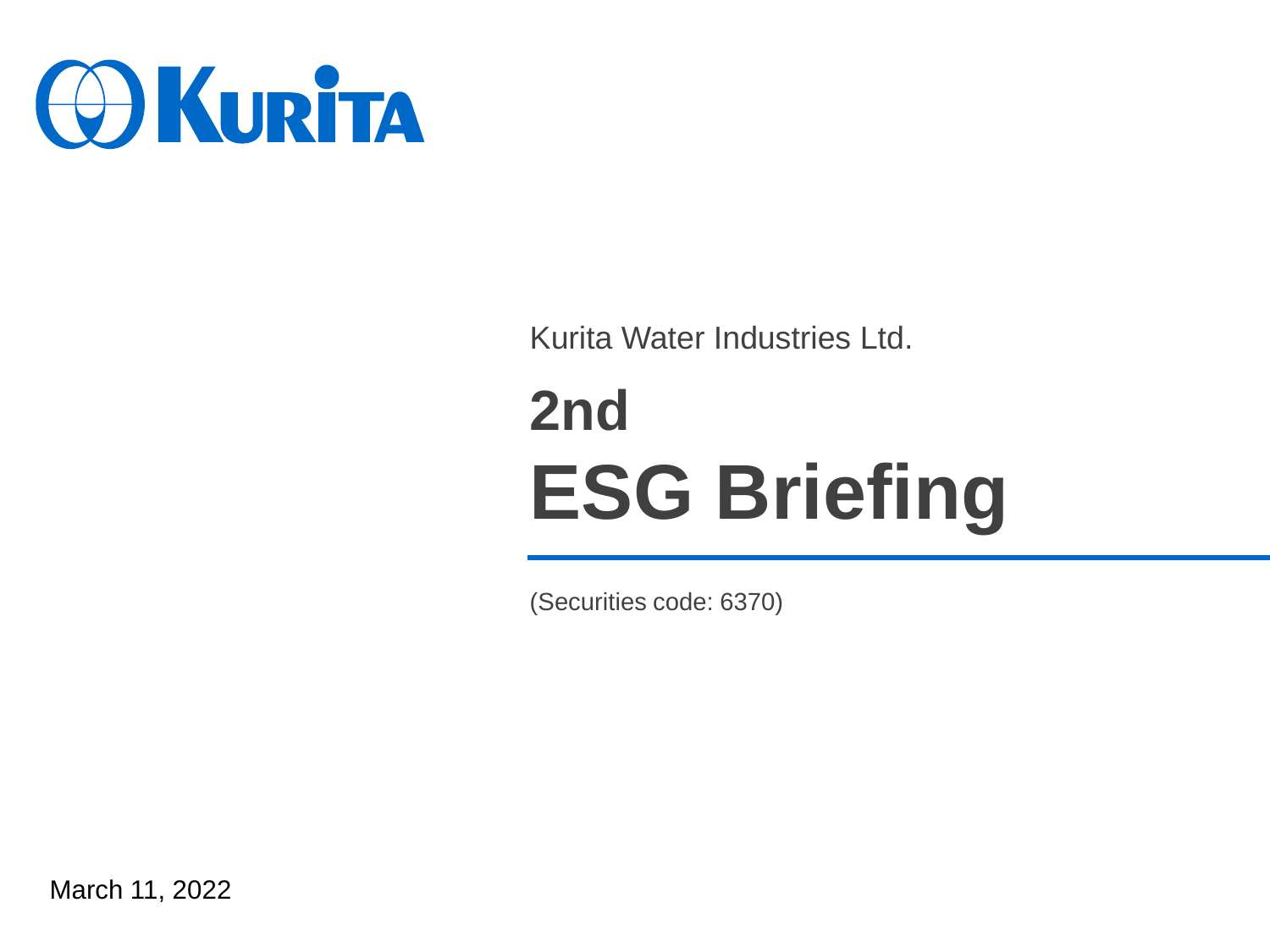

Table of Contents

- Kurita's Corporate Governance Reforms **1** p 1-6
- 2 Human Resource Strategy for Value Creation **<b>CONCO ACCES** p 7-15
- Creating Shared Value with Society **3** p 16-24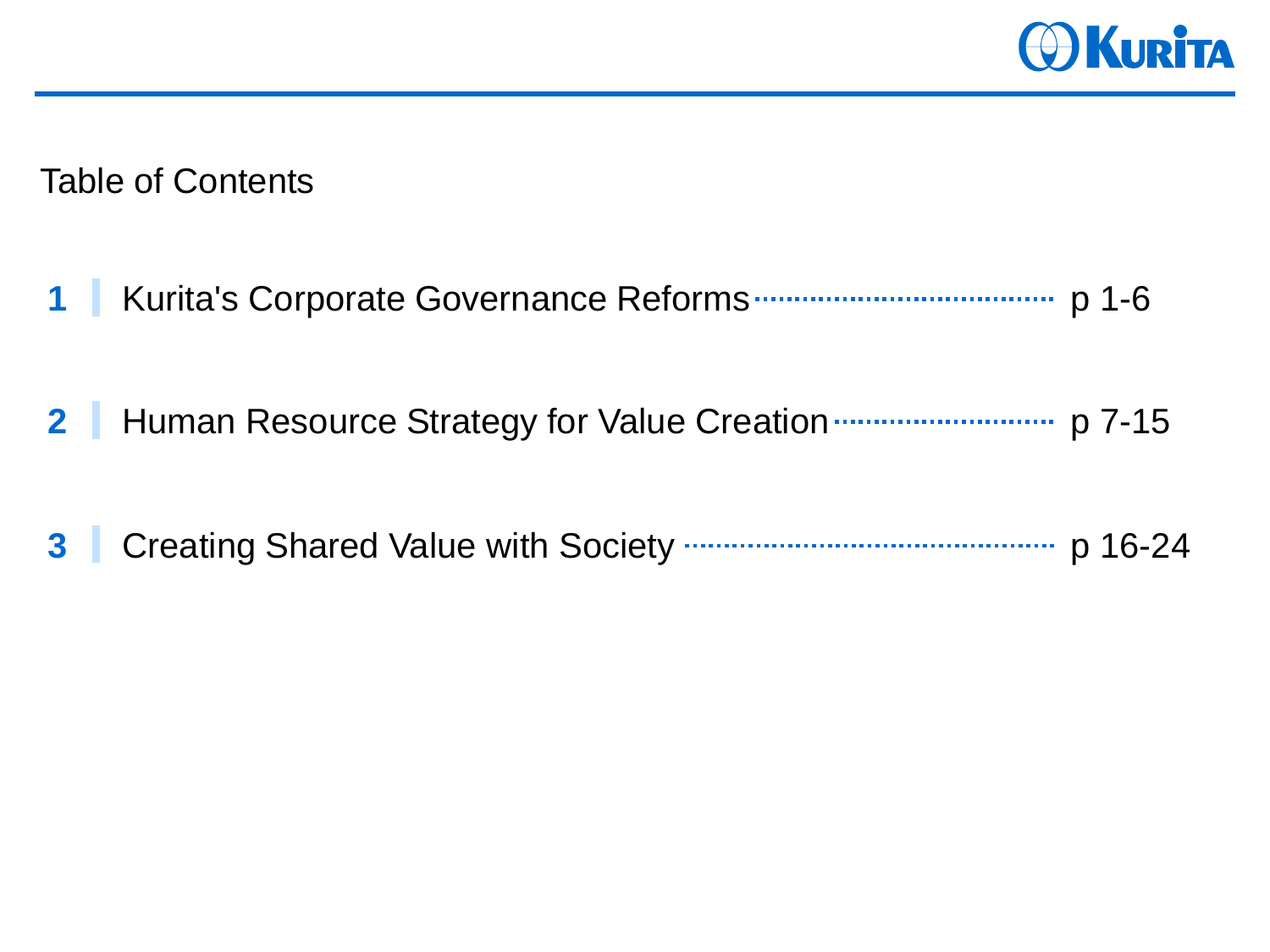

## 1 Kurita's Corporate Governance Reforms

President and Representative Director

Michiya Kadota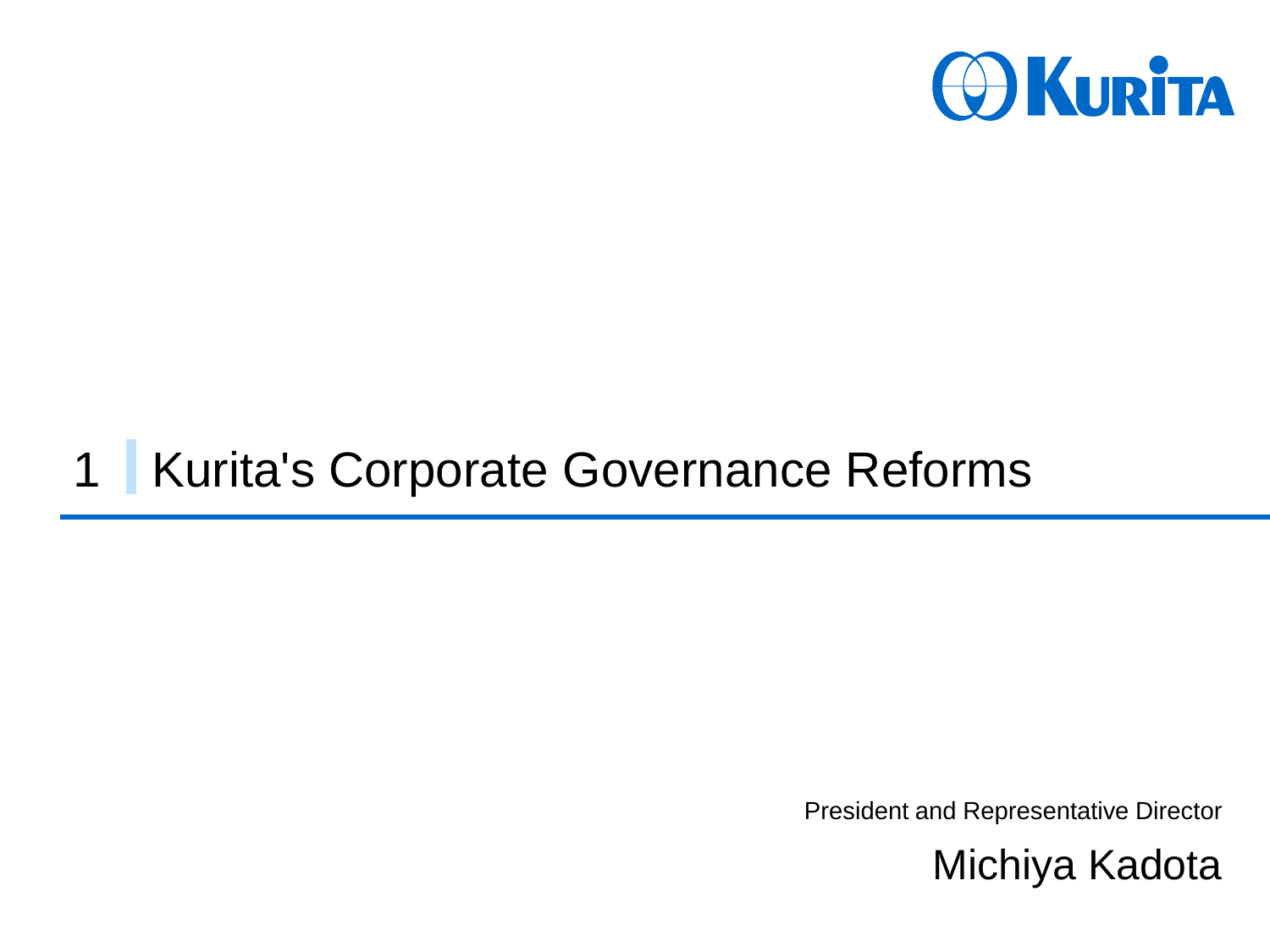

#### What are needed to take risks proactively and decisively

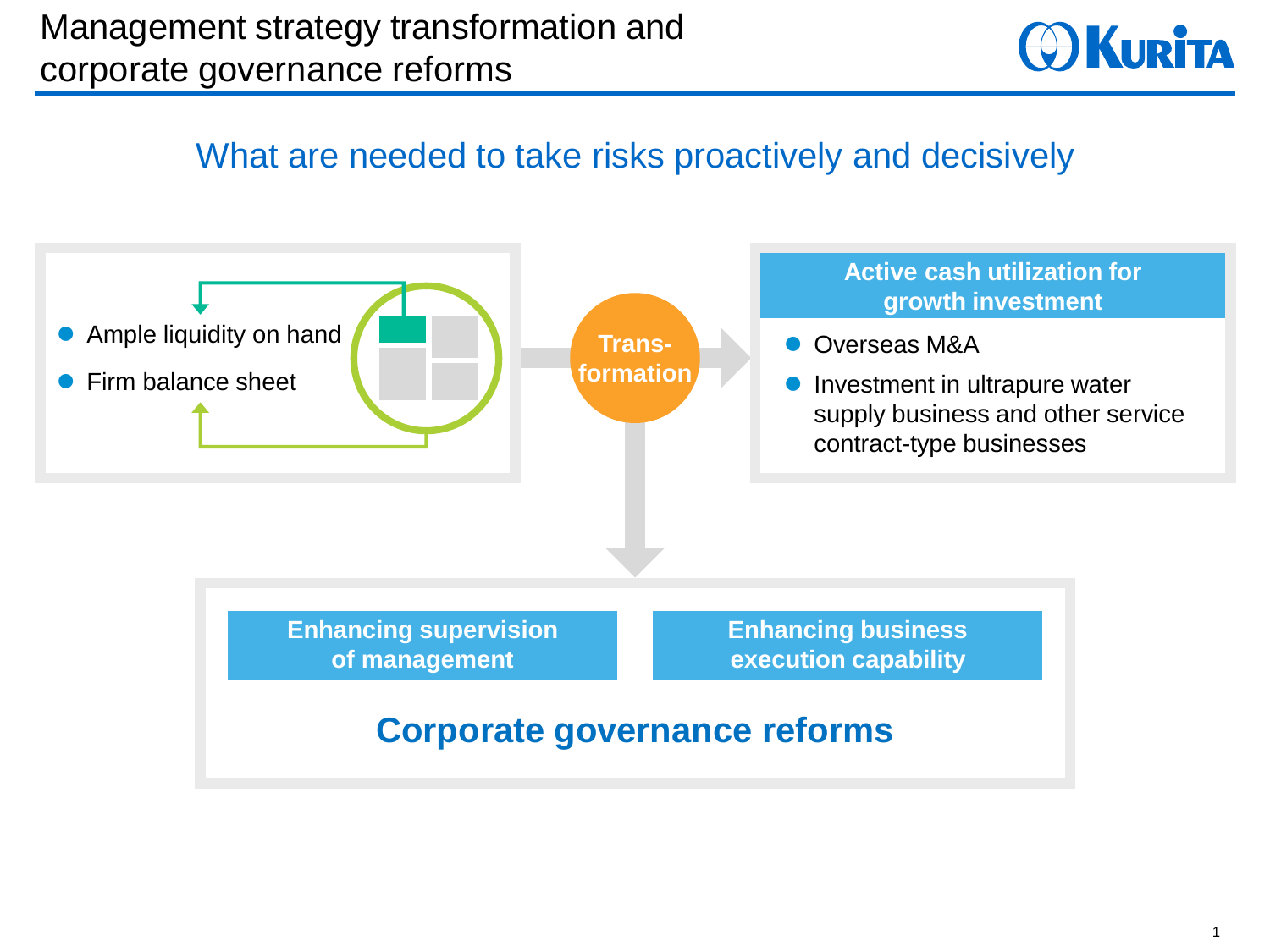**O KURITA** 

## Systematization and implementation of measures based on policies



- ⚫ Enhancing the supervisory function
- ⚫ Strengthening the Group's business execution capability
- Developing management human resources
- Activities of the Investment Committee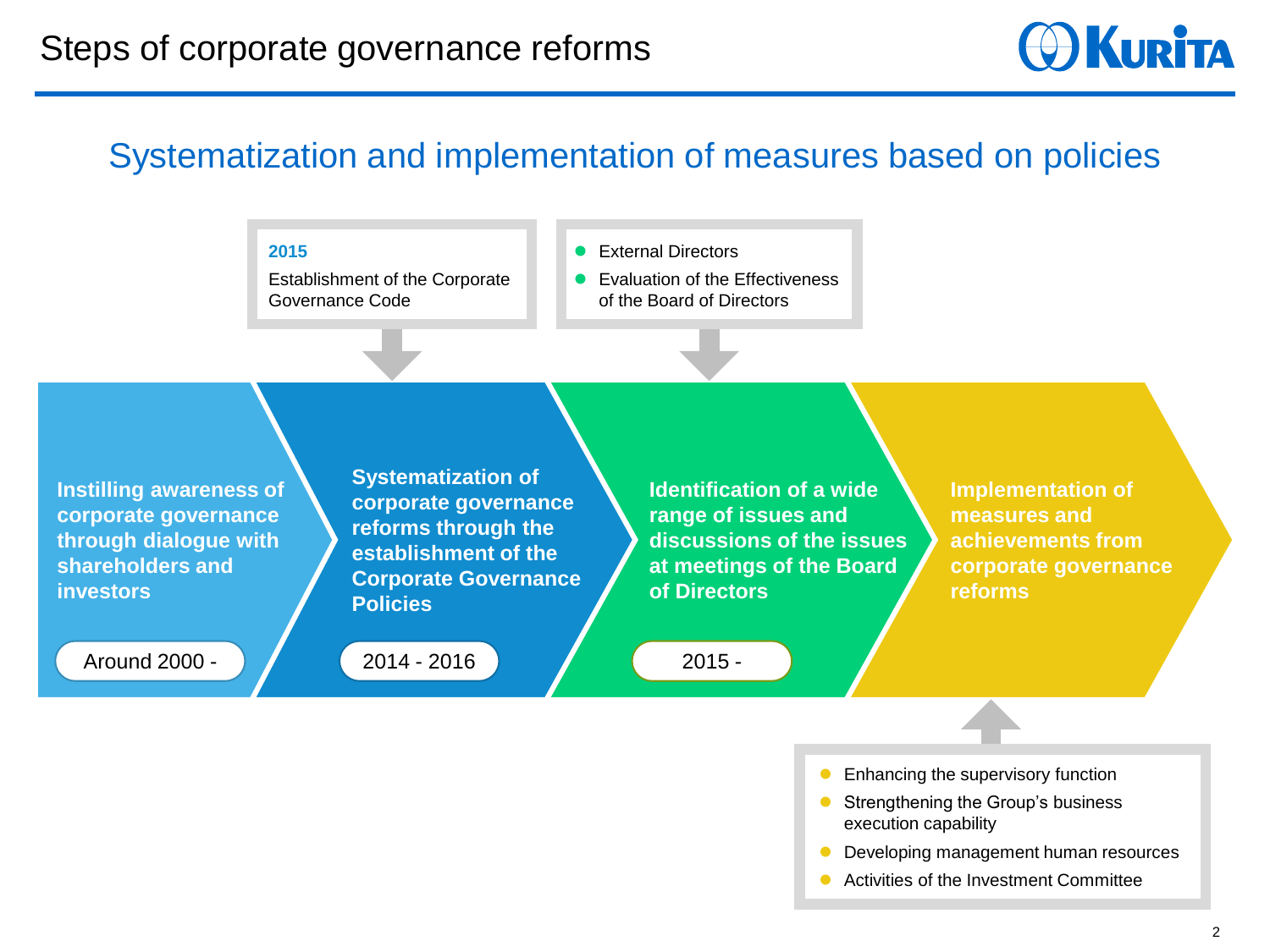

## Reinforcing the supervisory function of the Board of Directors and the executive officer system

|                           | <b>FY ended 03/2015</b><br>FY ending 03/2022 |
|---------------------------|----------------------------------------------|
| <b>Internal Directors</b> | 9 people<br>$5$ people                       |
| <b>External Directors</b> | 1 person<br>3 people                         |
| <b>Executive Officers</b> | $12$ people<br>9 people                      |

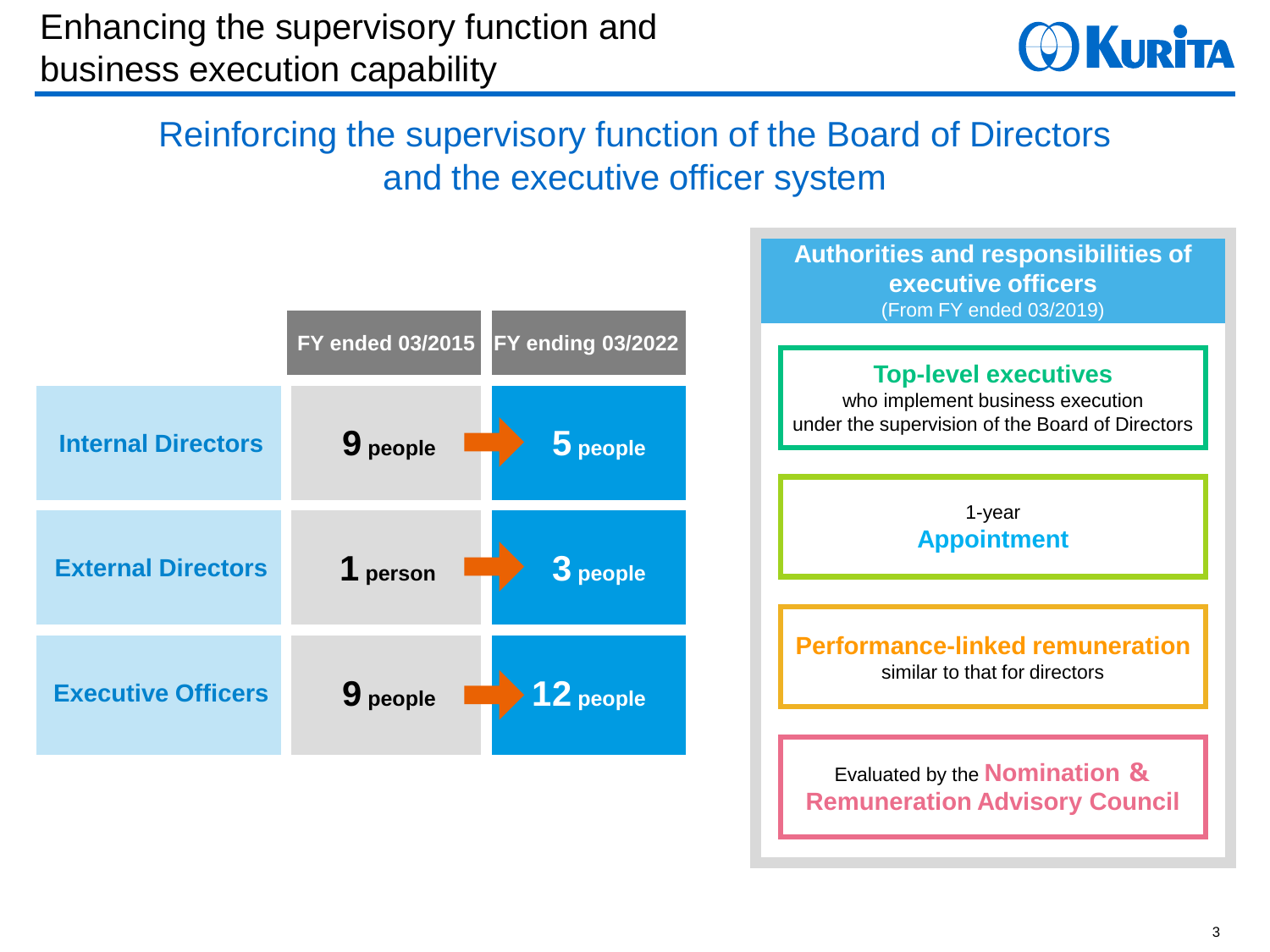

#### Creation of a system for producing human resources on a long-term basis



Note: The president is included among the members of the Nomination & Remuneration Advisory Council when nomination of and remuneration for personnel other than the president are discussed. The president and executive senior managing director are included among the members of the Successor Planning Committee for personnel other than the president are discussed.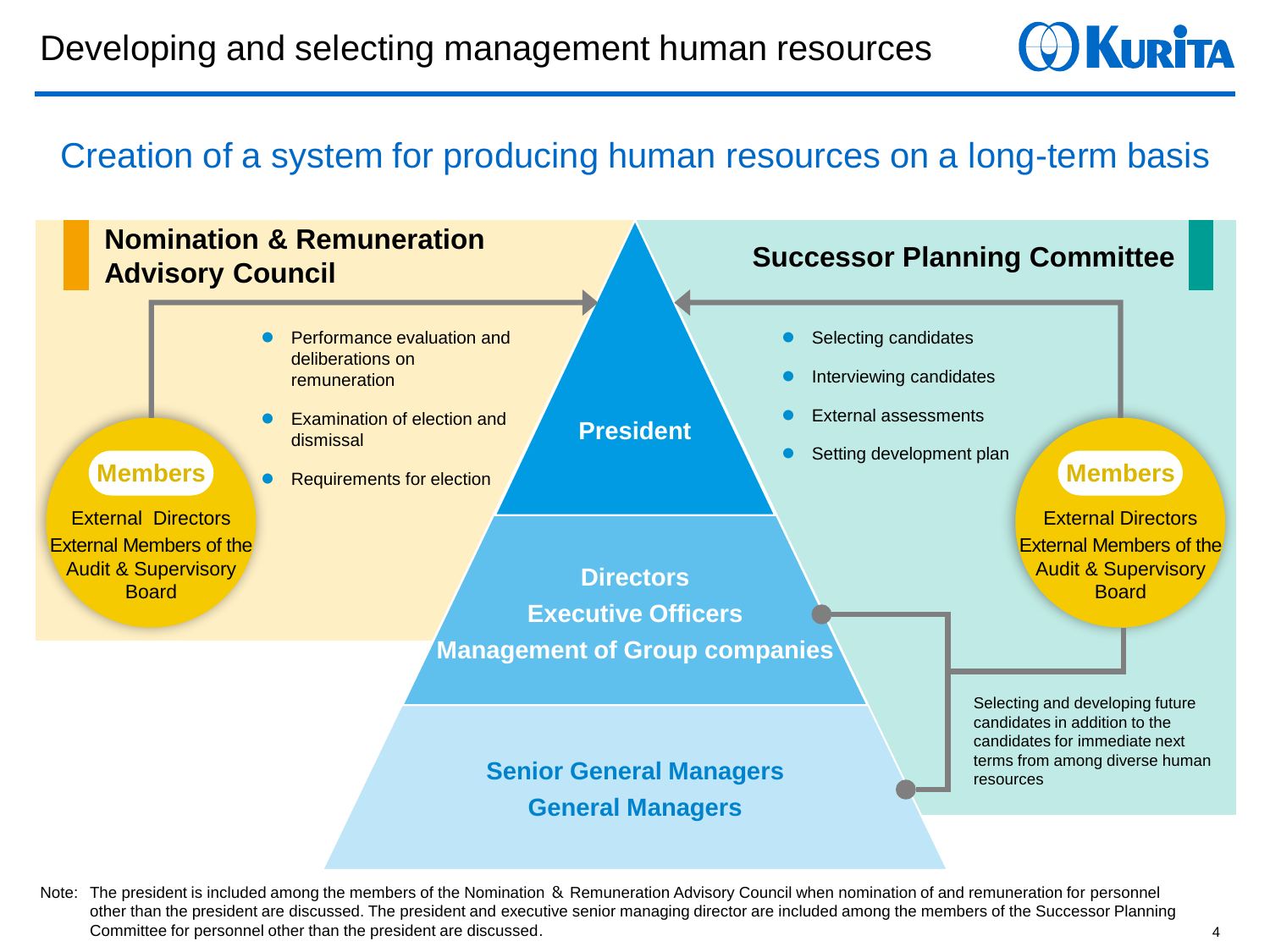

## Enhancement of the Group's business execution capability in the aspect of governance

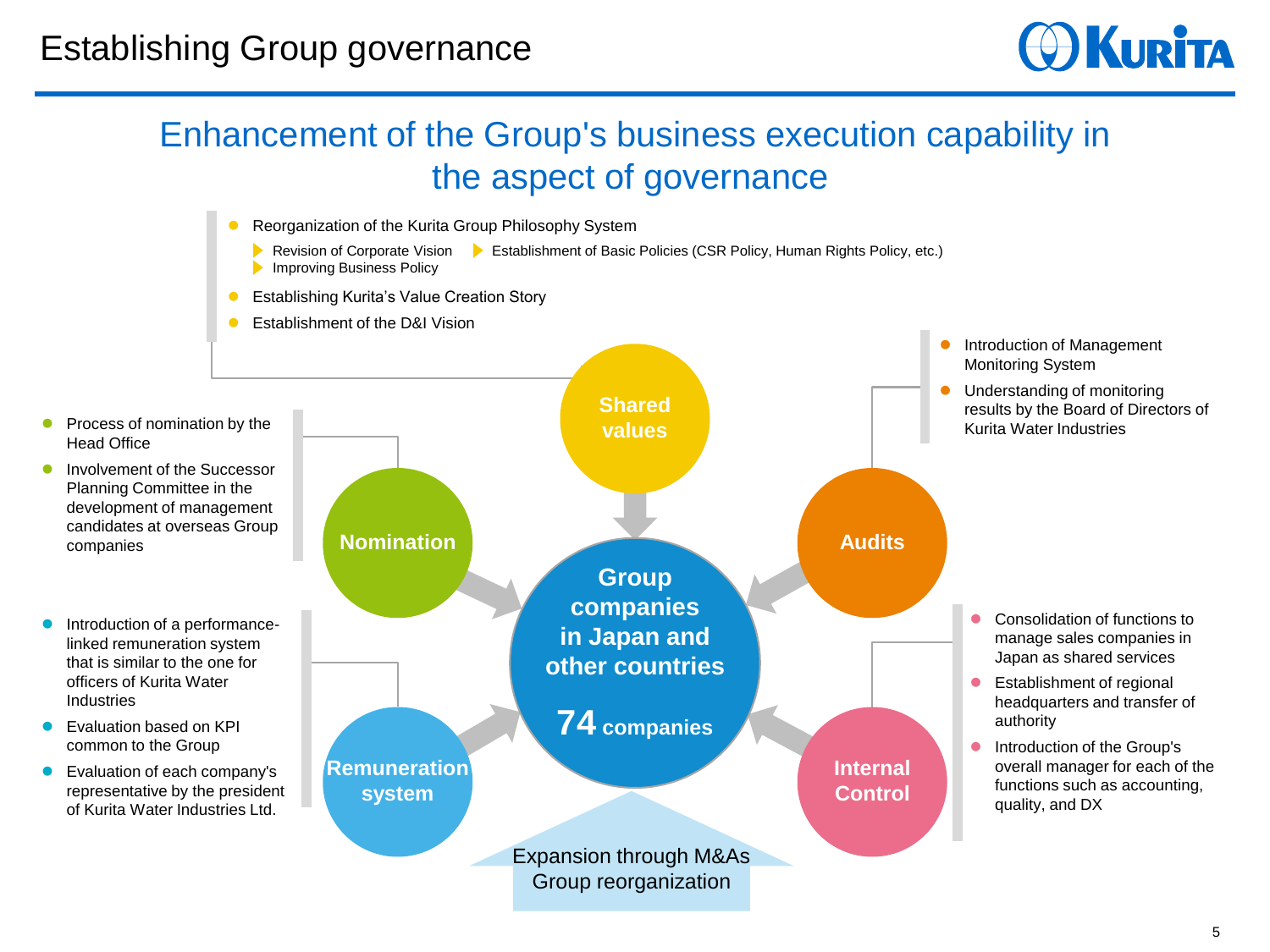

#### Implementing governance reforms that support the creation of shared value with society



Establishing a rock-solid earnings base

Redefining businesses based on social issues and achieving sustainable growth

#### **Establishing a system that supports creation of social value**

#### **Organizing a system that supports business changes**

- ⚫ Enhancing supervisory function from diverse perspectives
- ⚫ Reinforcing the executive officer system
- ⚫ Developing management human resources
- ⚫ Establishing Group governance

#### **Enhancing measures to address sustainability issues**

● Adopting sustainability KPI to the remuneration system

**Human resources management of the overall Group**

**Systematizing corporate governance reforms**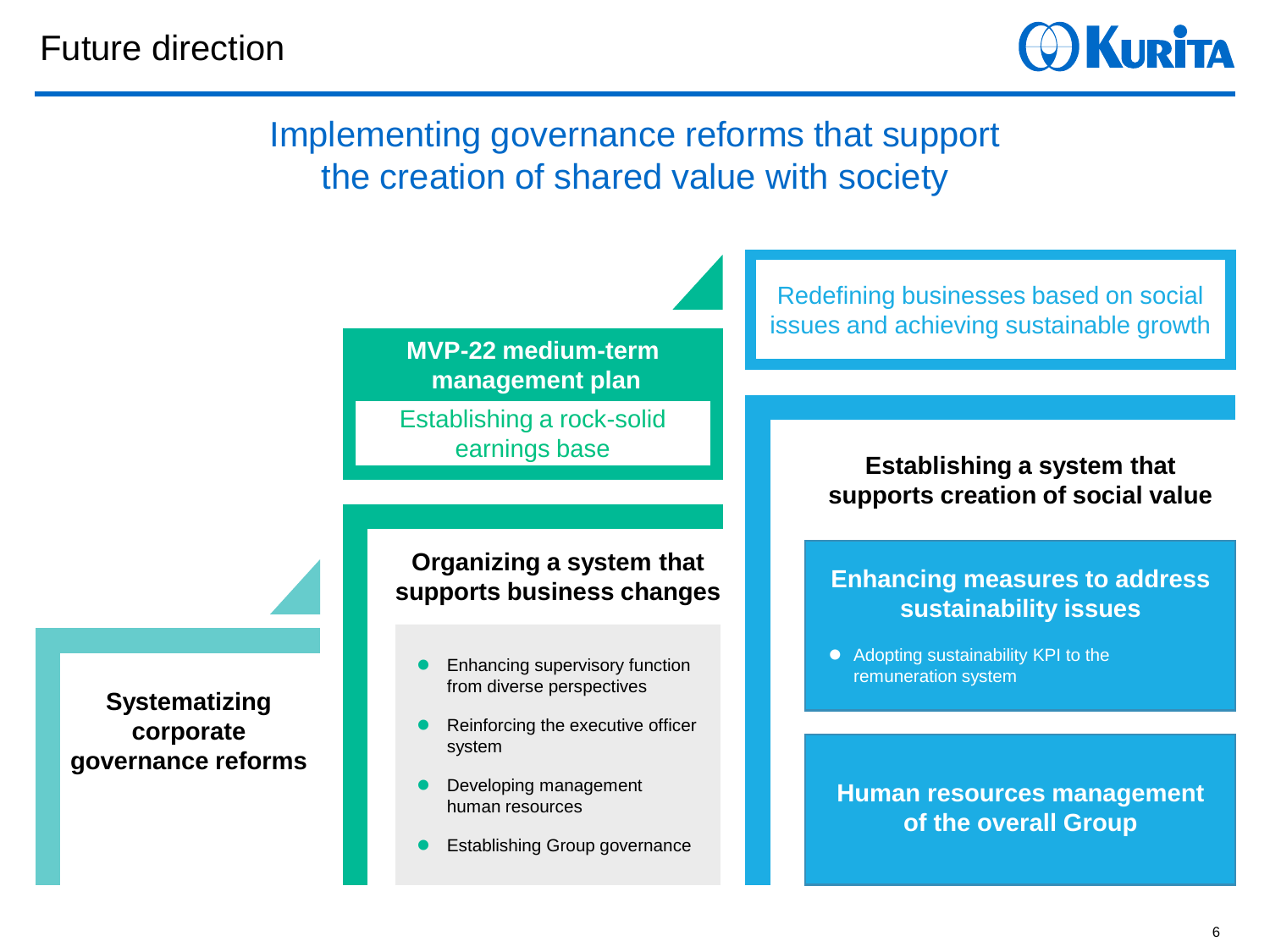

## 2 | Human Resource Strategy for Value Creation

Corporate Planning and Management Office, Diversity and Engagement Department General Manager

Mitsuhiro Kokura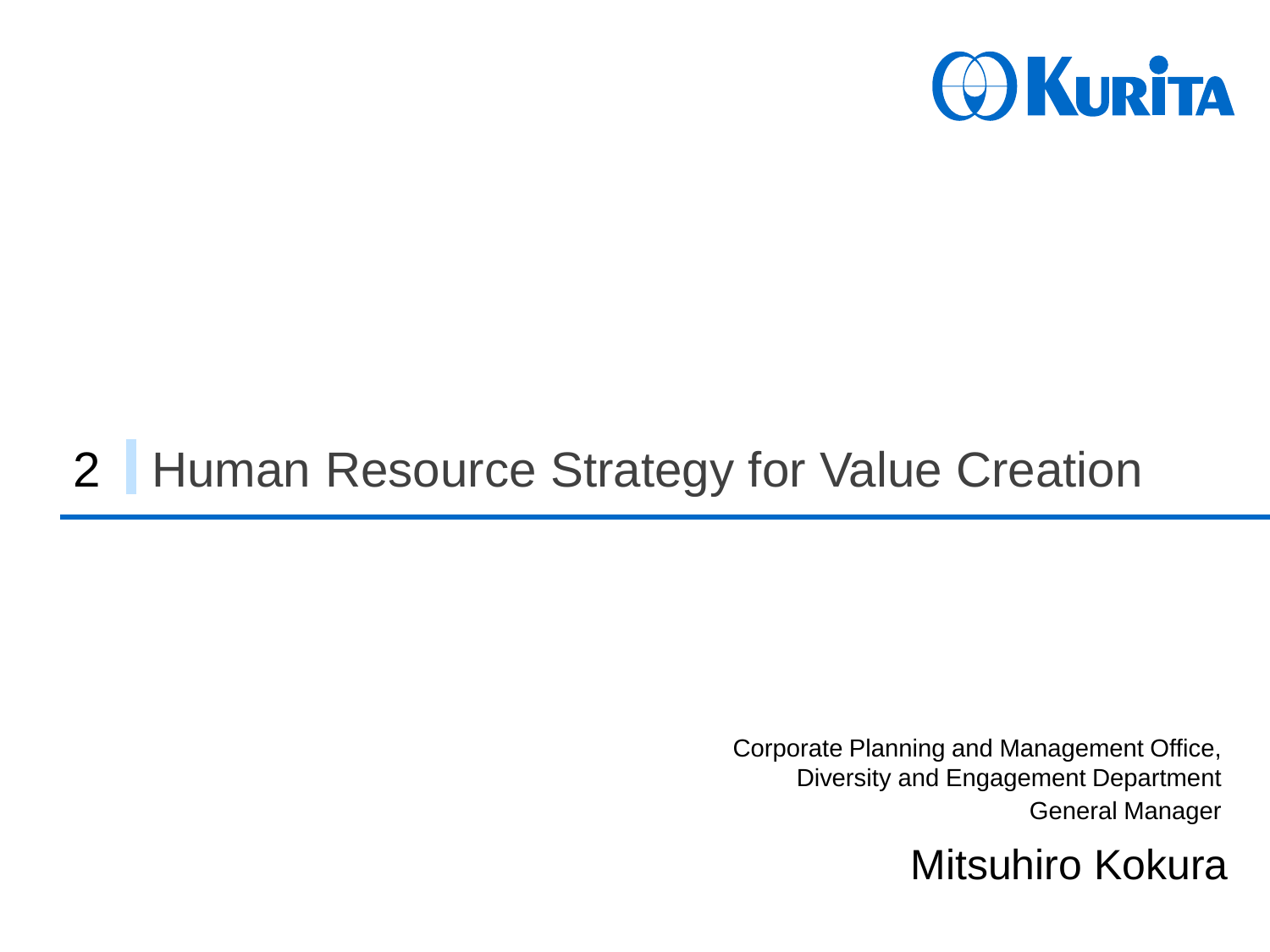



### supporting the value creation story.

Study the properties of water, master them, and we will create an environment in which nature and man are in harmony.

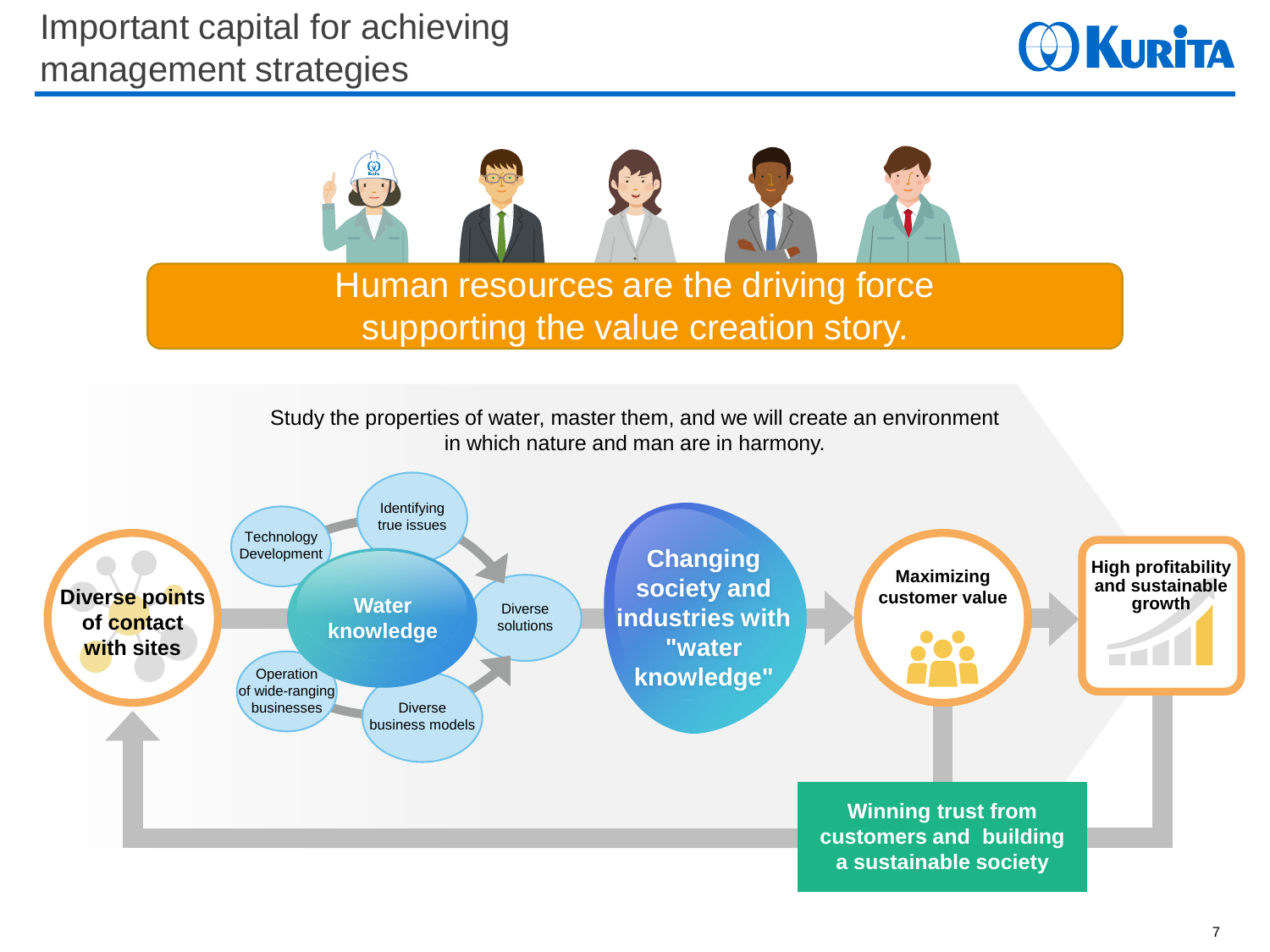

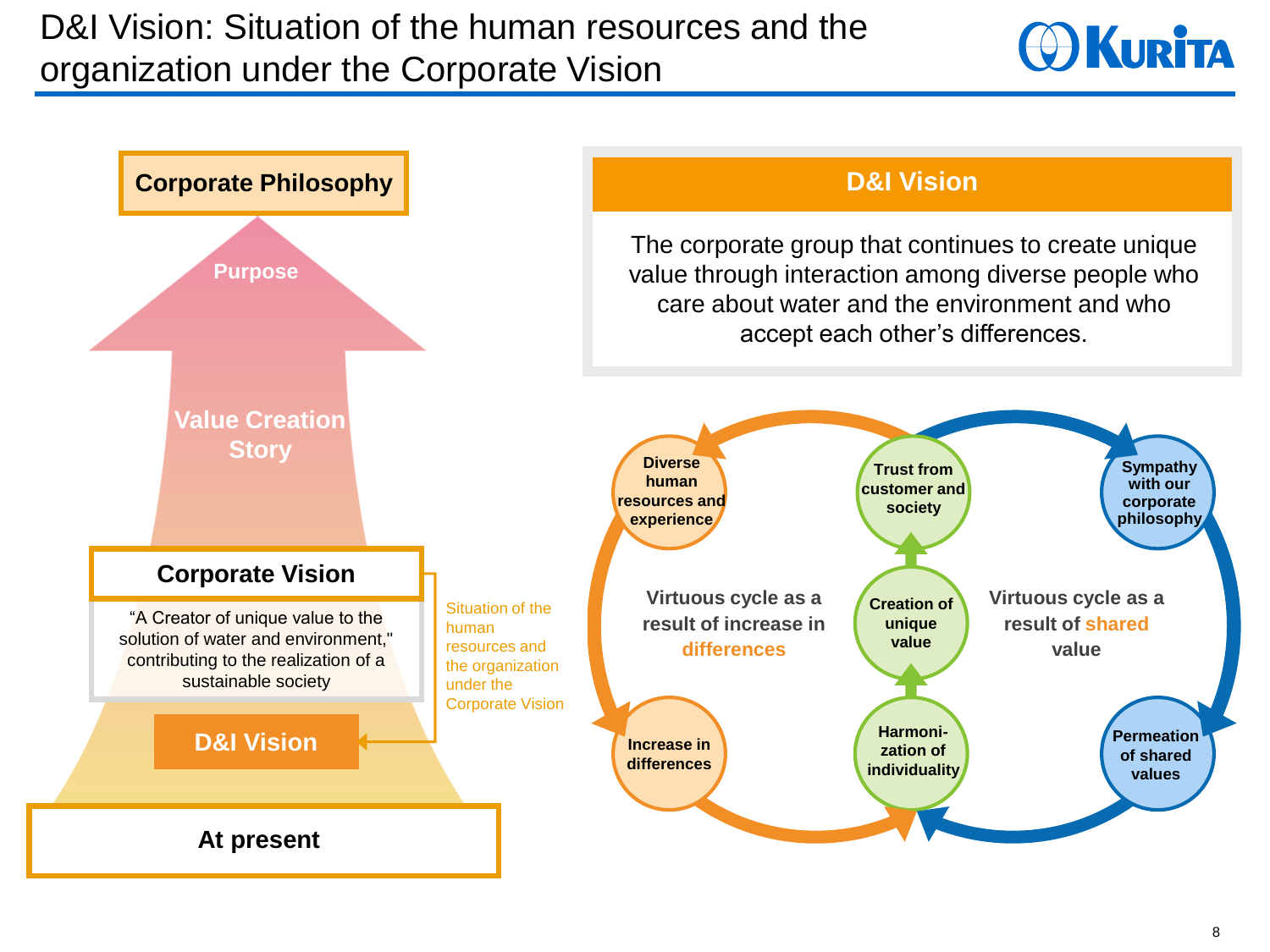

#### Determining directions based on business strategy and environmental changes

#### **Human resources policy**

A group of professionals in a range of fields who obtain joy from their contributions to customers, society and the global environment through their work at the Kurita Group with their commitment to creating new value

| <b>Direction of the organization</b>                                                                                       |                                                                                                                                                                                                                                                |                                                                                                                                                                                                                                                         |  | Direction of human resources utilization                                                                                                                                                                                                                     |                                                  |                                                                                                                                                                                                                                                |                                                                                             |                                                |
|----------------------------------------------------------------------------------------------------------------------------|------------------------------------------------------------------------------------------------------------------------------------------------------------------------------------------------------------------------------------------------|---------------------------------------------------------------------------------------------------------------------------------------------------------------------------------------------------------------------------------------------------------|--|--------------------------------------------------------------------------------------------------------------------------------------------------------------------------------------------------------------------------------------------------------------|--------------------------------------------------|------------------------------------------------------------------------------------------------------------------------------------------------------------------------------------------------------------------------------------------------|---------------------------------------------------------------------------------------------|------------------------------------------------|
| <b>Organizational culture</b><br>Transformation into a group with<br>a high level of engagement<br>where D&I has permeated |                                                                                                                                                                                                                                                | <b>Organizational Structure</b><br>The Group headquarters<br>oversees development,<br>technology, and other functions to<br>improve the level of operations.<br>Active participation of locally<br>recruited employees in countries<br>other than Japan |  | <b>Utilizing and securing</b><br>human resources<br>Continuous enhancement of<br>$\bullet$<br>active participation of human<br>resources in technological fields<br>that support Kurita<br>Creation of new value by digital<br>0<br>specialists who drive DX |                                                  | <b>Personnel system</b><br>Developing a human resources<br>system where the Group will have<br>two strengths: cooperation among<br>human resources and the active<br>participation of individuals who<br>possess a high degree of<br>expertise |                                                                                             |                                                |
| <b>Changes in</b><br>the external<br>environment                                                                           | • Changes in the ideas about Japanese-style<br>employment, such as the order of seniority and<br>permanent employment<br>Diversification of work styles<br>Development of digital technologies and<br>growth in demand for digital specialists |                                                                                                                                                                                                                                                         |  |                                                                                                                                                                                                                                                              | <b>Changes in</b><br>the internal<br>environment | Ratio of overseas<br>net sales<br>Ratio of overseas<br>employees                                                                                                                                                                               | Expanding overseas businesses through M&A<br>FY ended 03/2014<br>Approx. 20%<br>Approx. 20% | FY ended 03/2021<br>Approx. 40%<br>Approx. 50% |
|                                                                                                                            |                                                                                                                                                                                                                                                |                                                                                                                                                                                                                                                         |  |                                                                                                                                                                                                                                                              |                                                  |                                                                                                                                                                                                                                                |                                                                                             |                                                |

**Value Creation Story**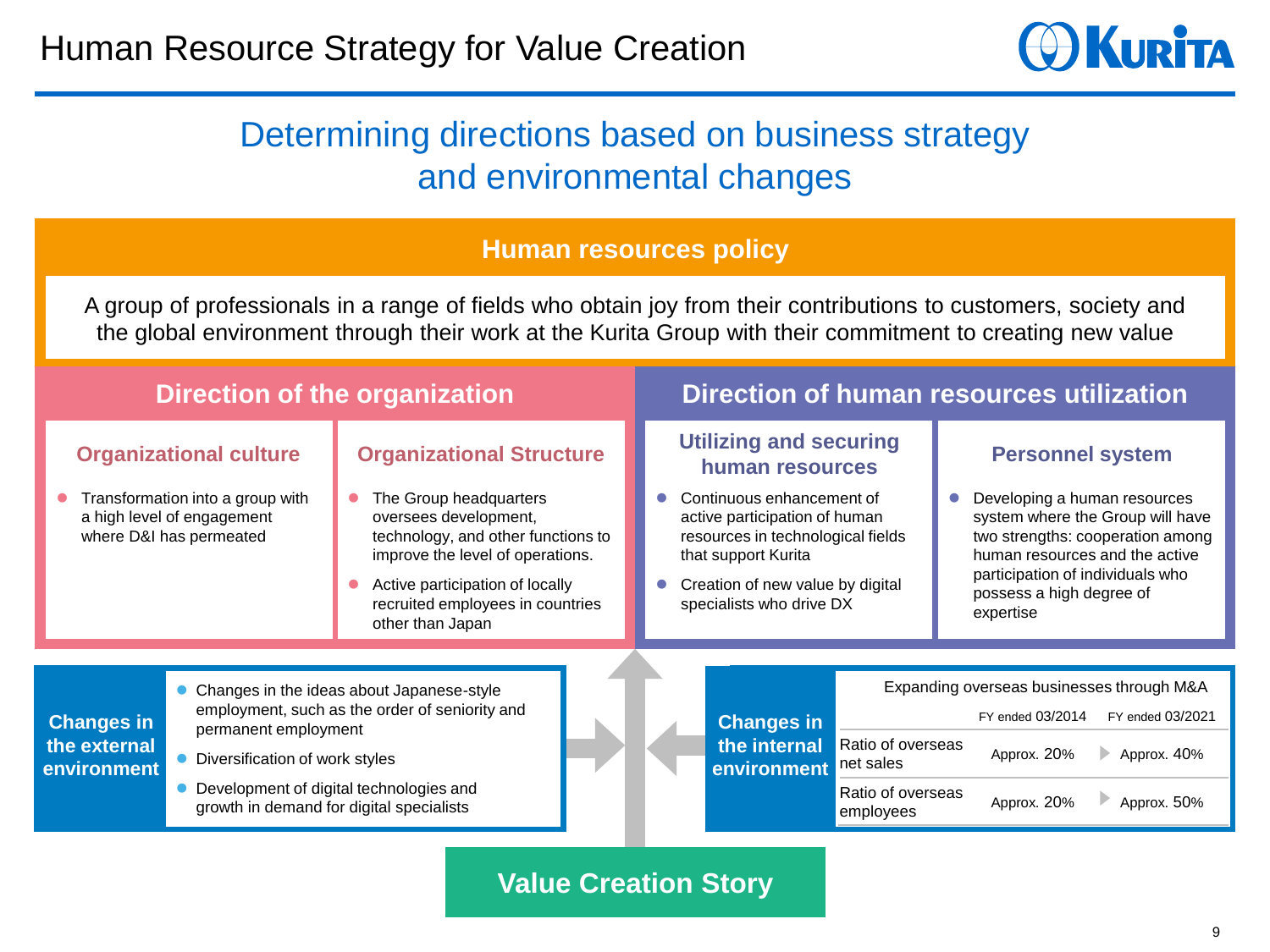

### Driving behavior changes by permeating D&I



#### **Training and workshops for management-level employees**

- ⚫ Participation of 256 management-level employees of Kurita
- Promoting understanding of D&I and unconscious bias and eliminating boundaries between organizations through discussion between management-level employees as a way of practicing behavioral changes, thus driving the creation of conditions which facilitate collaboration

#### **Workplace discussion**

- Held at 212 sections of Kurita
- Relationship between D&I and operational innovations was discussed under the theme of workplace innovation to understand the current status of D&I at each section.

#### **Internal PR in the Group**

⚫ Distribution of video messages on D&I from executive general managers of divisions



● Introduction of the D&I Vision, human resource strategy, etc.



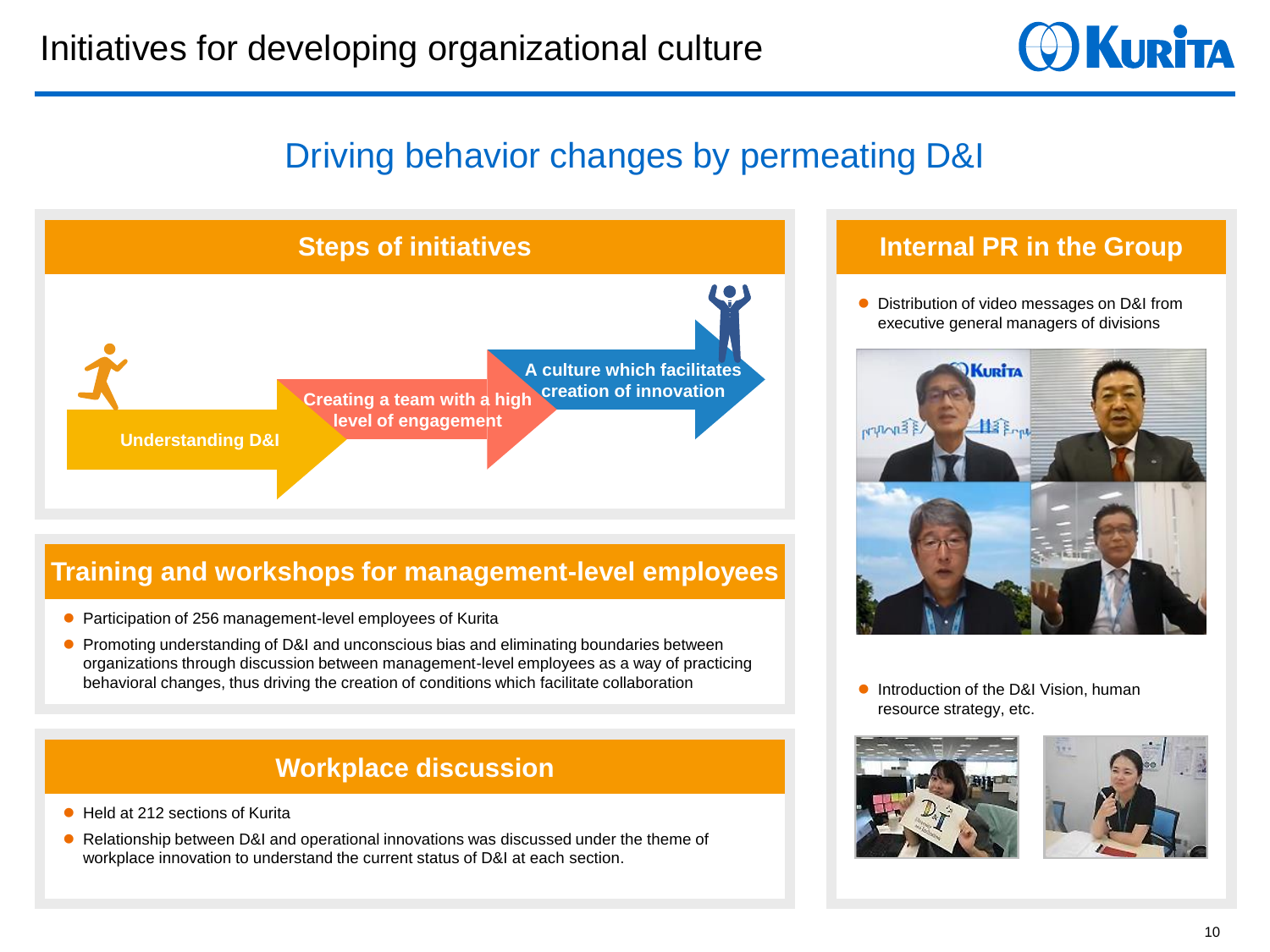**O**KURITA

#### Connection between people that creates unprecedented value

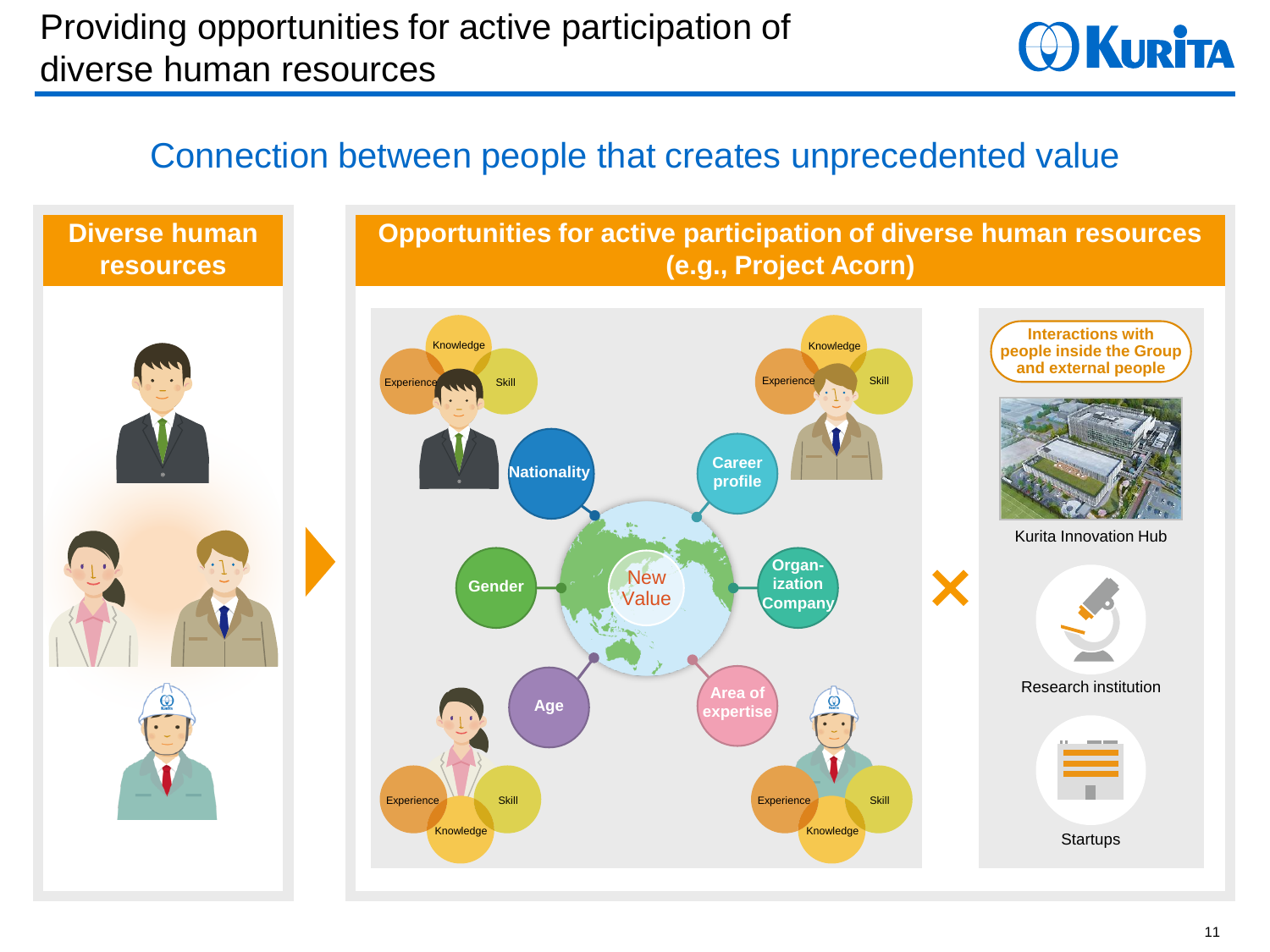## Utilizing and securing engineers in technological field and digital specialists



#### Strengthening development of human resources who drive value creation



**Creating outside-the-box solutions and business models that only Kurita could create**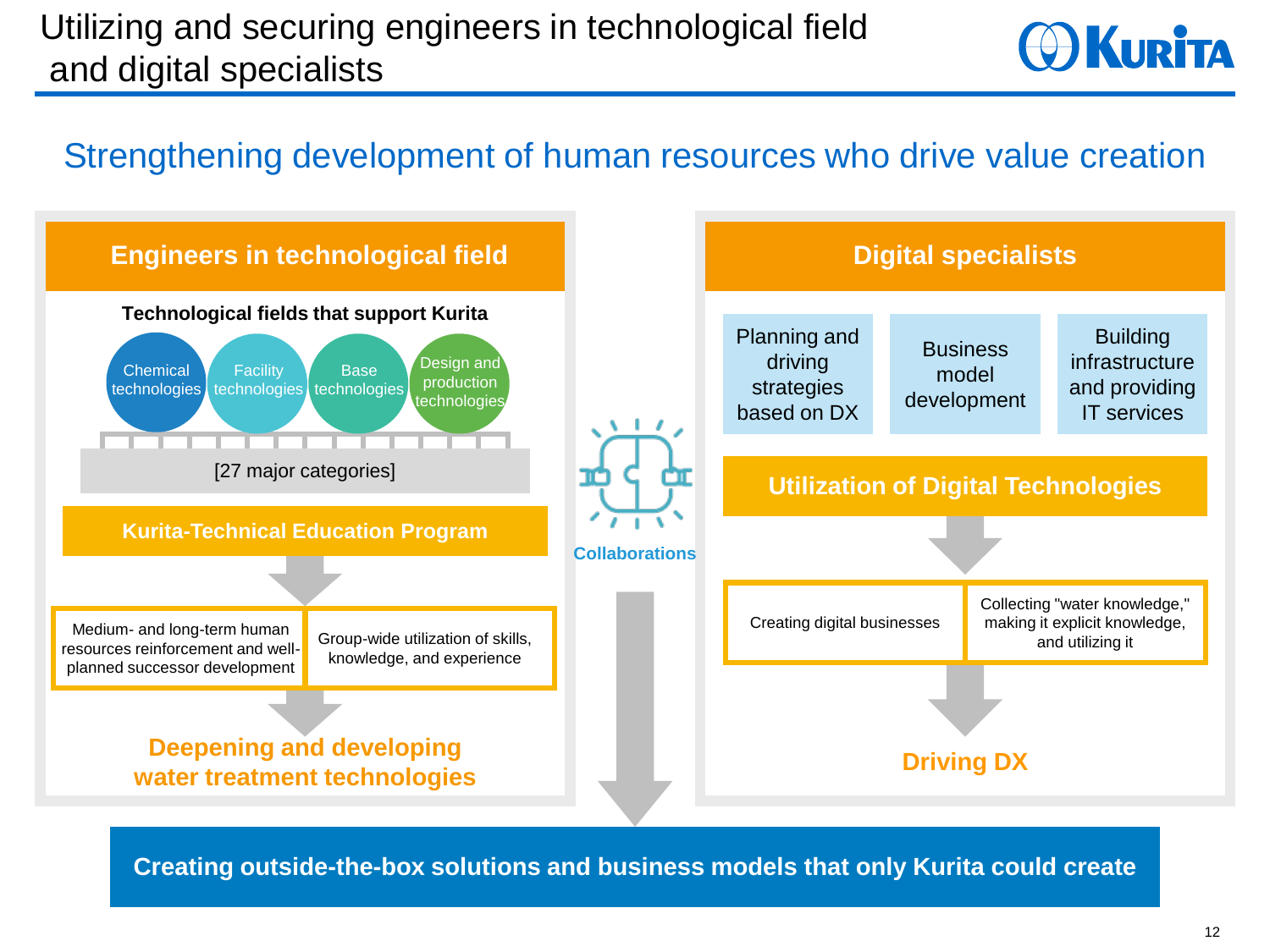

## Creating businesses which combine diverse points of contact with sites and digital technologies

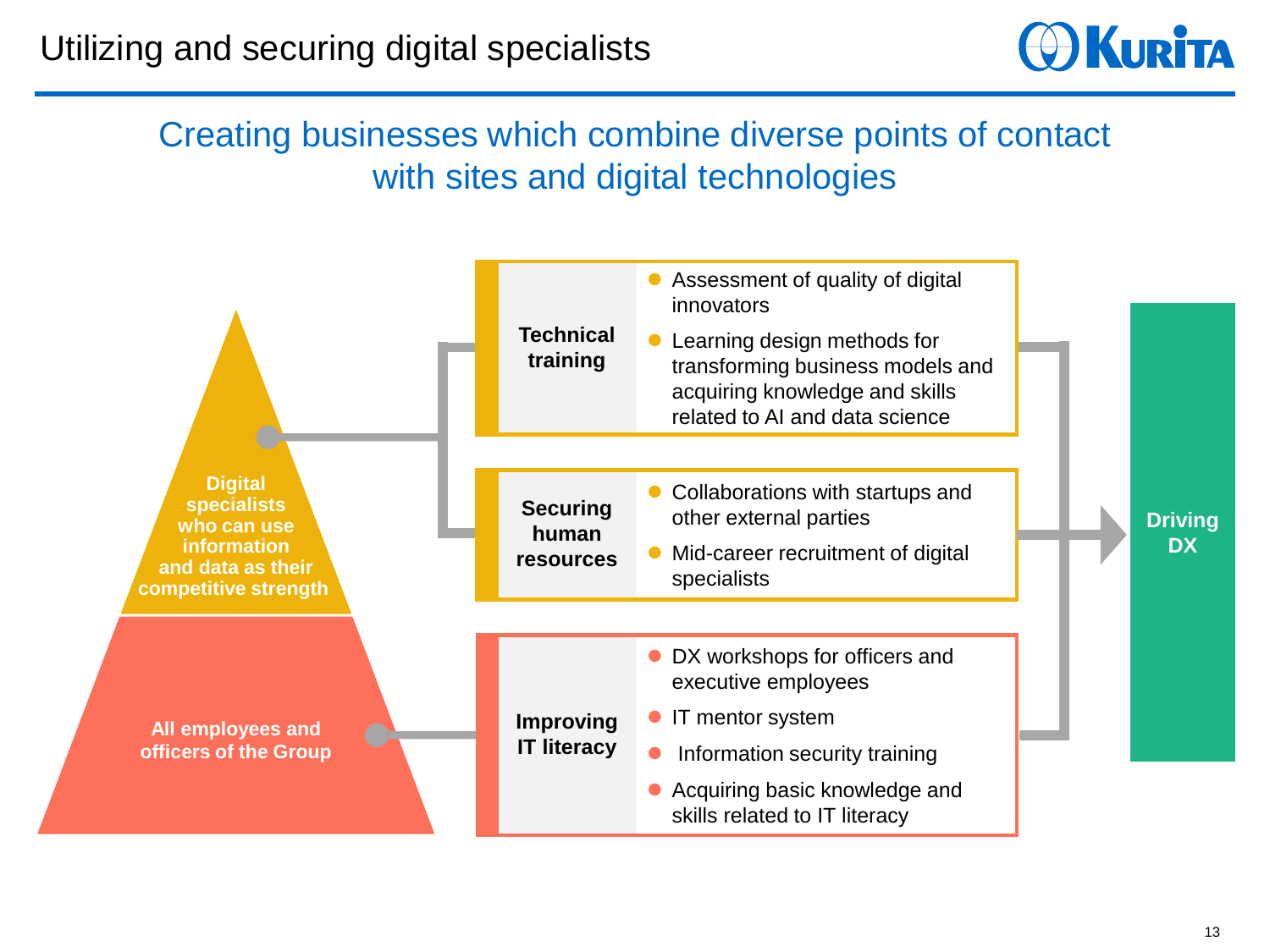

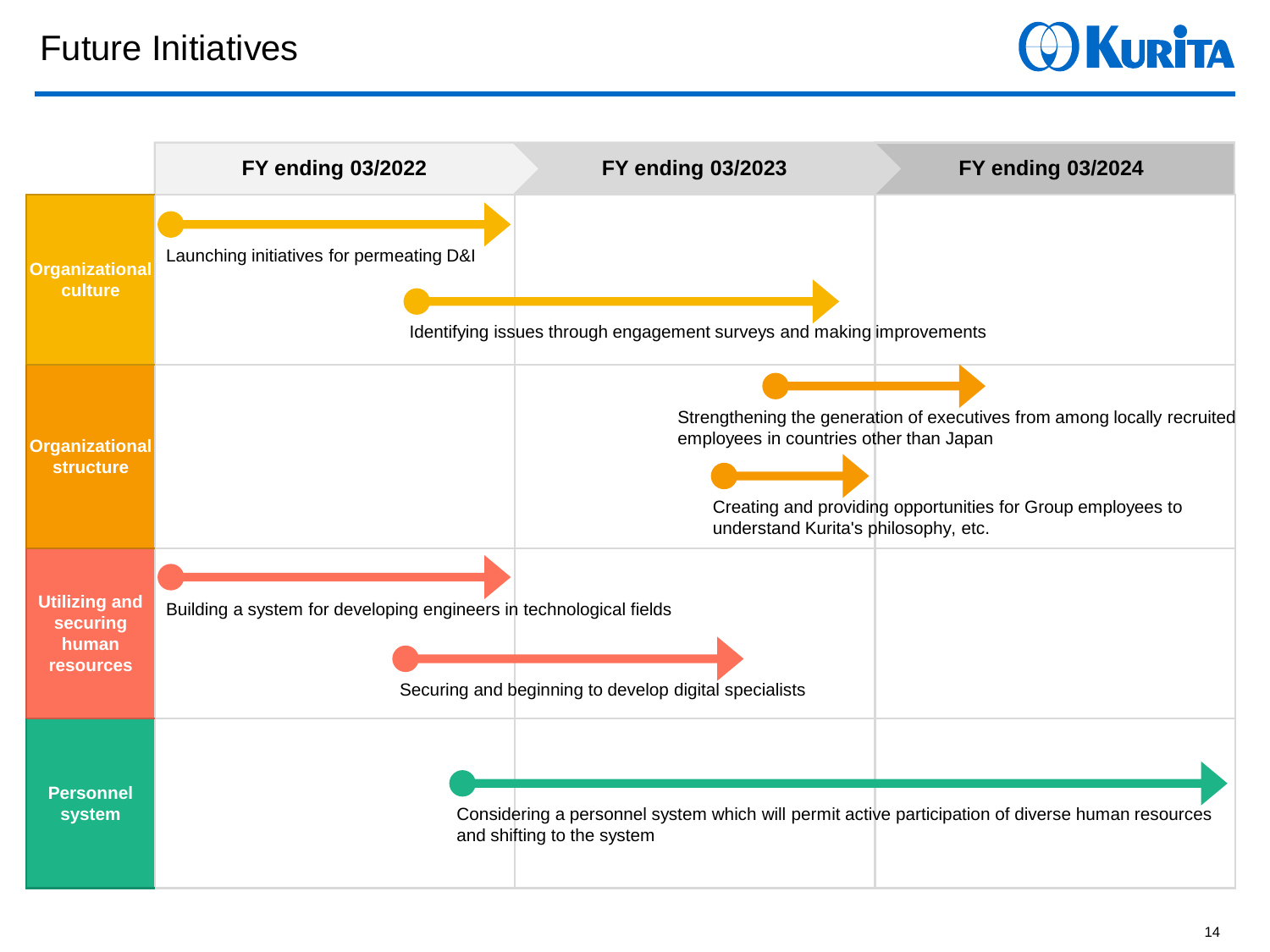

### Promotion system to which the Board of Directors is committed

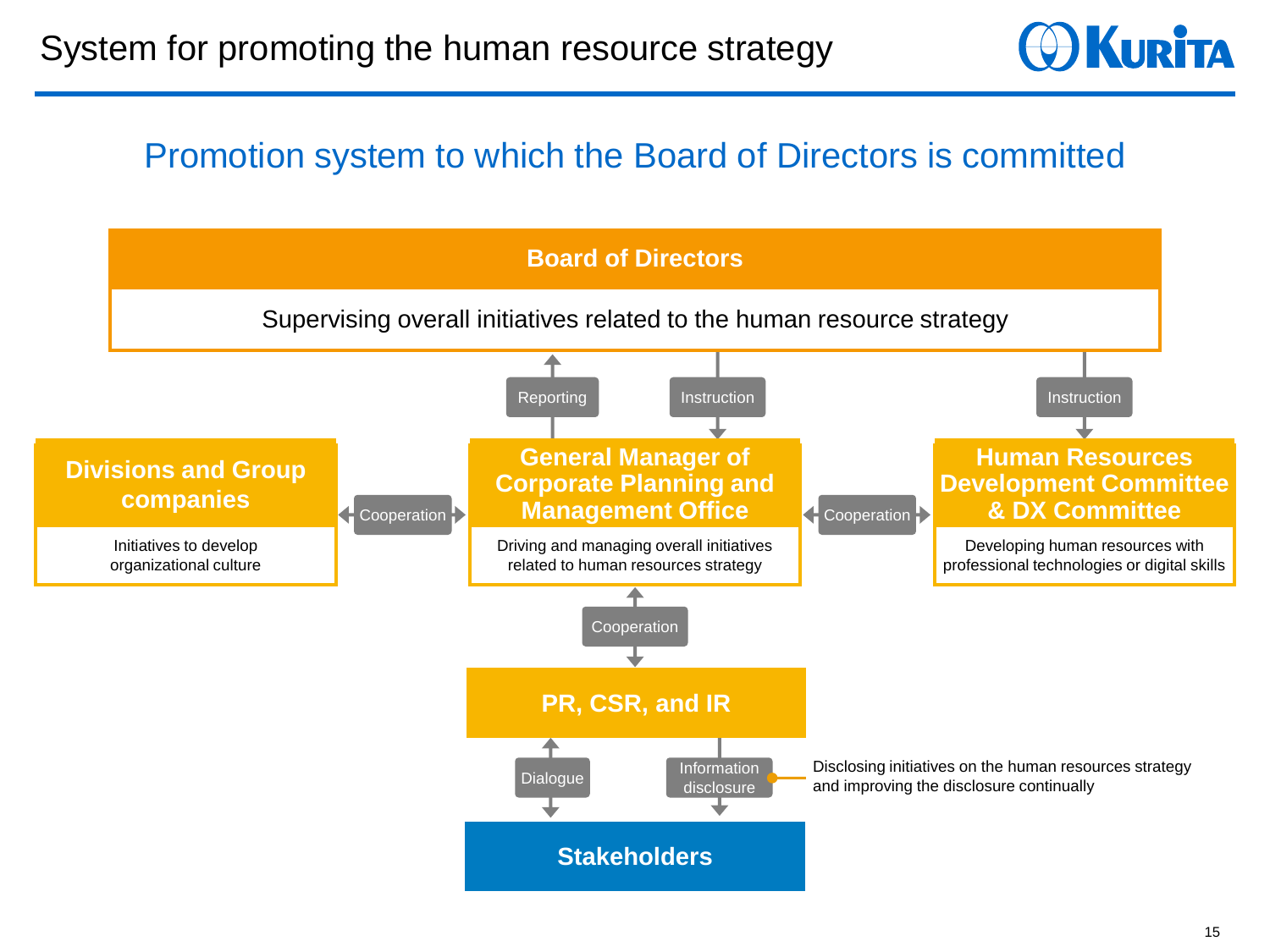

## 3 Creating Shared Value with Society

Corporate Control and Administration Division, CSR and Investor Relations Department General Manager

Kosuke Arai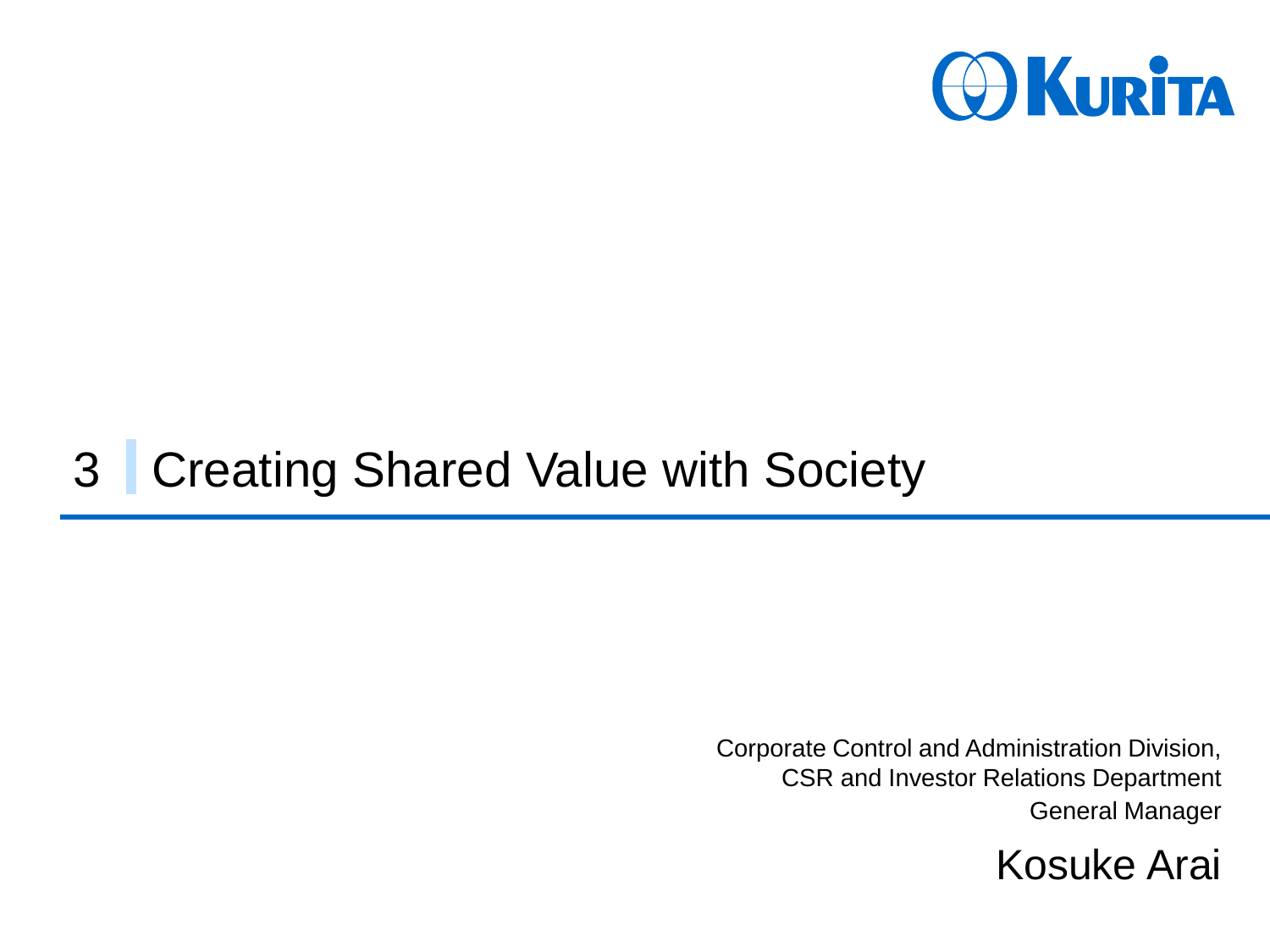CSR Policy



## Defense (improving risk response capabilities) and offense (improving business competitiveness through CSV)



#### **CSR Policy**

Provide solutions for issues related to water and the environment, and fulfill responsibility for the future

| <b>Priority themes</b>                          |                                                  |  |  |  |  |  |  |  |
|-------------------------------------------------|--------------------------------------------------|--|--|--|--|--|--|--|
| <b>Basic themes</b>                             | Themes for growth opportunities                  |  |  |  |  |  |  |  |
| 1. Provide highly safe services and<br>products | 4. Solve issues related to water<br>resources    |  |  |  |  |  |  |  |
|                                                 | 5. Realize sustainable energy use                |  |  |  |  |  |  |  |
| 2. Conduct fair business activities             | 6. Reduce waste                                  |  |  |  |  |  |  |  |
| 3. Respect human rights                         | 7. Advance industrial production<br>technologies |  |  |  |  |  |  |  |

#### **CSV(Creating Shared Value)**



Contributing to business growth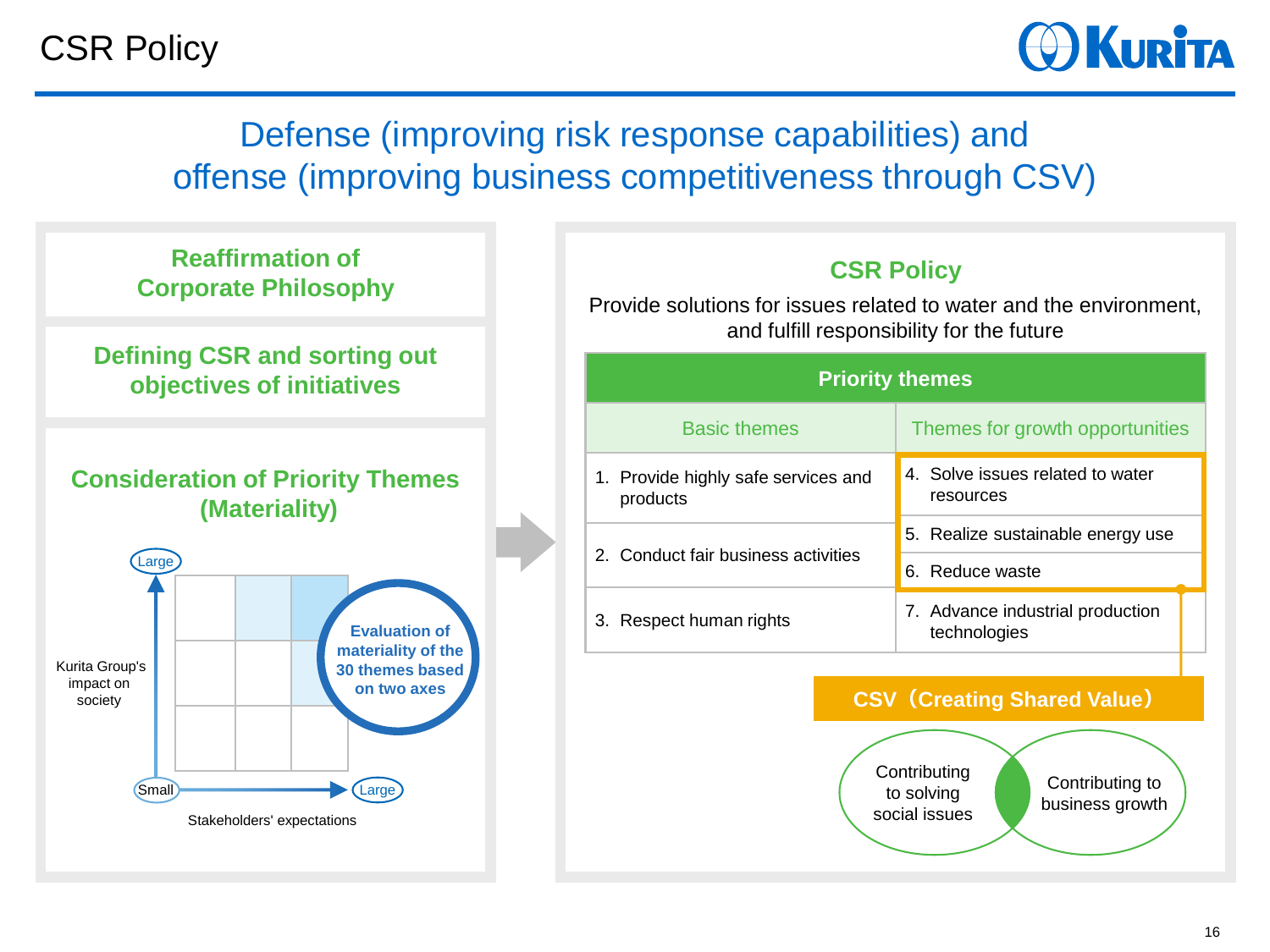

#### Initiatives reflecting characteristics of Kurita's businesses and social demand

| <b>Theme</b>   |                                               | <b>Metrics</b>                                                                                       | <b>Category</b>                                         |  |
|----------------|-----------------------------------------------|------------------------------------------------------------------------------------------------------|---------------------------------------------------------|--|
| <b>Theme 4</b> | Solve issues<br>related to water<br>resources | <b>Water savings at customers</b><br>- Amount of the water intake used in our<br>business activities | <b>Characteristics of</b><br><b>Kurita's businesses</b> |  |
|                |                                               | Number of people that can benefit from<br>improvement in water resources                             | <b>Global initiative</b>                                |  |
| Theme 5        | Realize<br>sustainable<br>energy use          | $CO2$ emissions reduction at customers<br>$-CO2$ emissions from our business activities              | <b>Characteristics of</b><br><b>Kurita's businesses</b> |  |
|                |                                               | Reduction of Scope 1 and 2 emissions                                                                 | <b>Social demand</b>                                    |  |
|                |                                               | Reduction of Scope 3 emissions                                                                       | <b>Social demand</b>                                    |  |
| Theme 6        | Reduce waste                                  | Waste reduction at customers<br>- Waste generated from our business activities                       | <b>Characteristics of</b><br><b>Kurita's businesses</b> |  |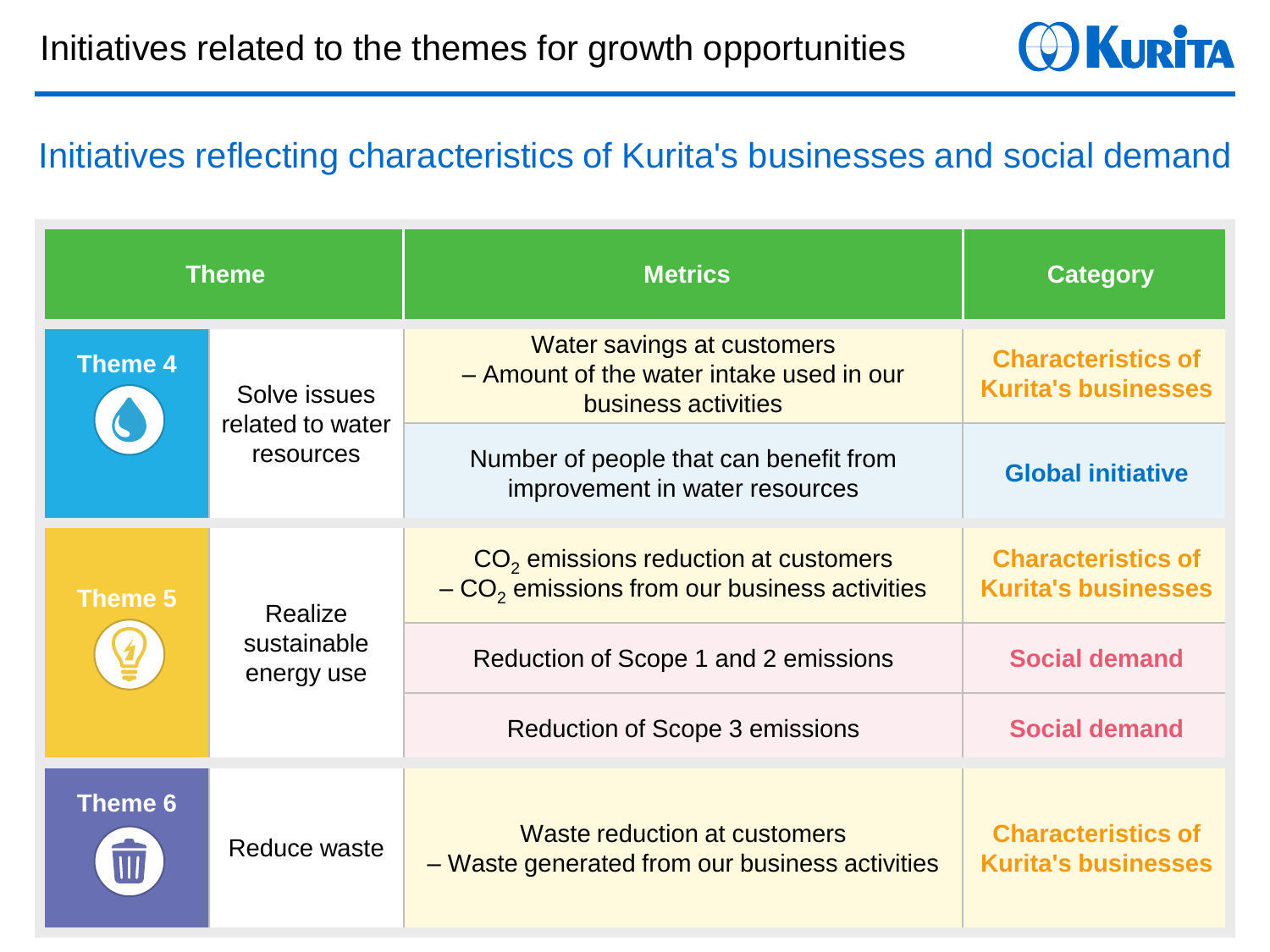

## Reducing environmental impact of both customers and Kurita



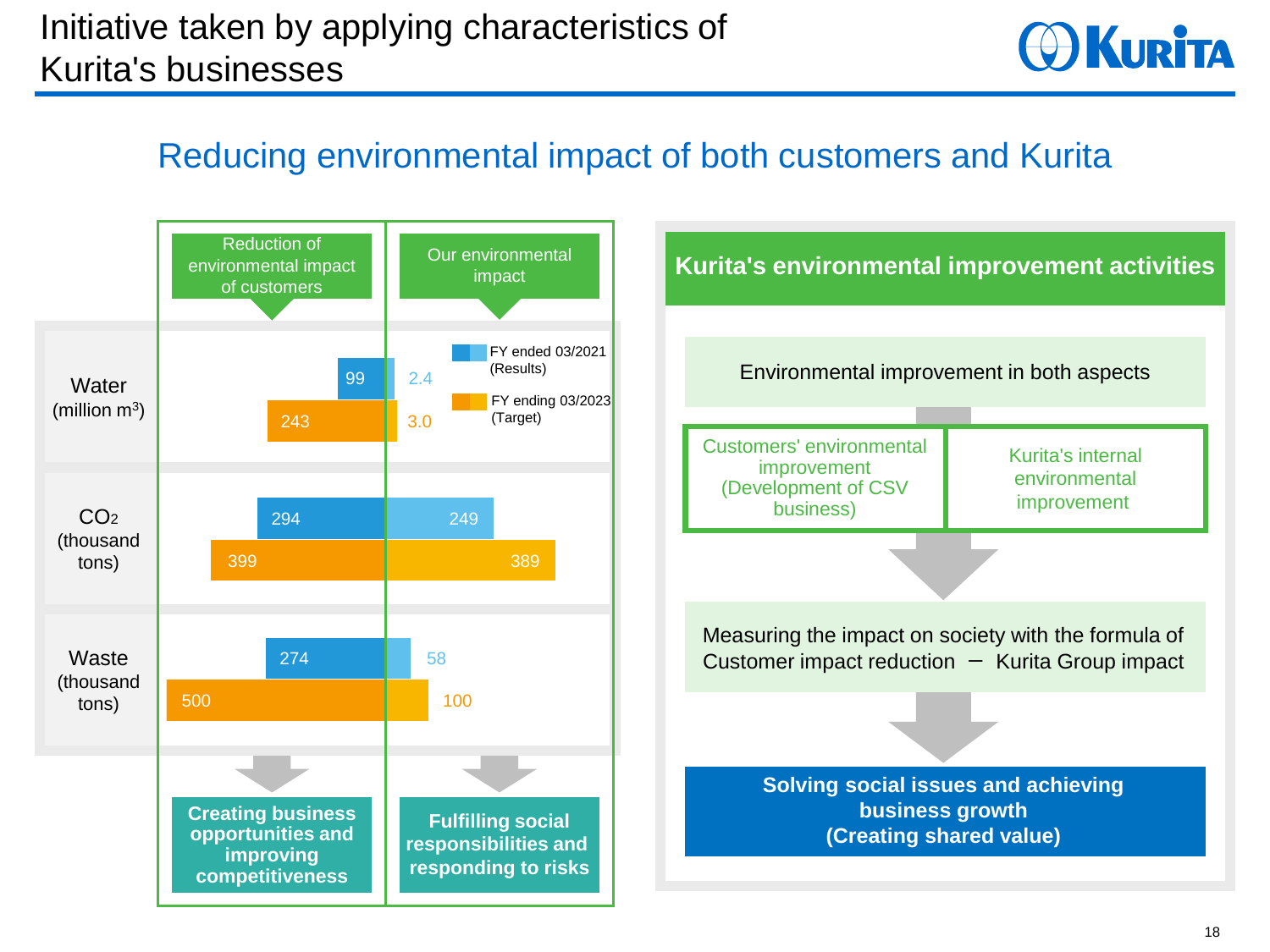**O KURITA** 

## Fulfilling social responsibilities and reducing business risks

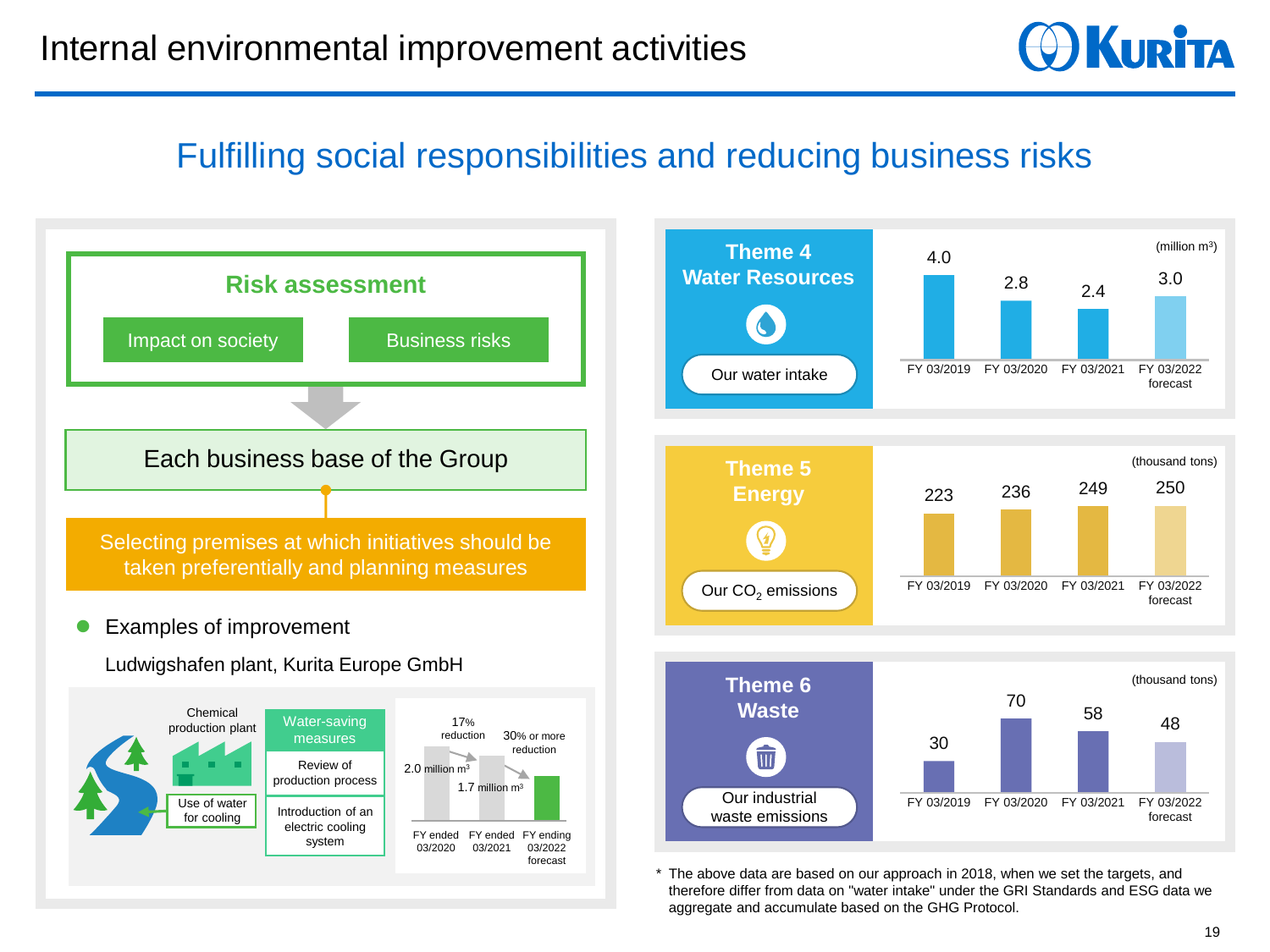## Customers' environmental improvement activities (Development of CSV business)



## Creating business opportunities and improving competitiveness

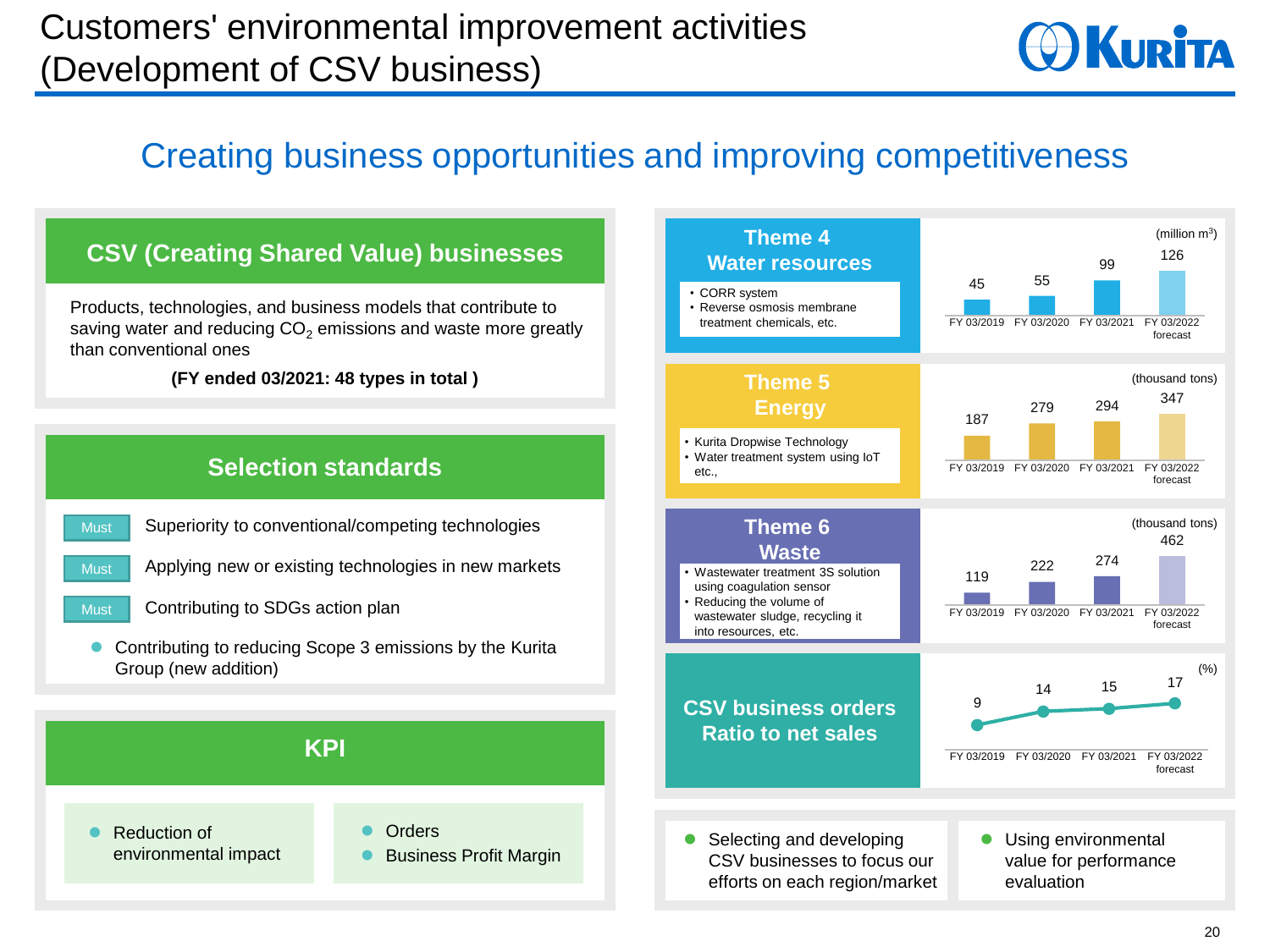**O KURITA** 

#### Setting targets aligned with the Well Below 2°C indicated by SBTi

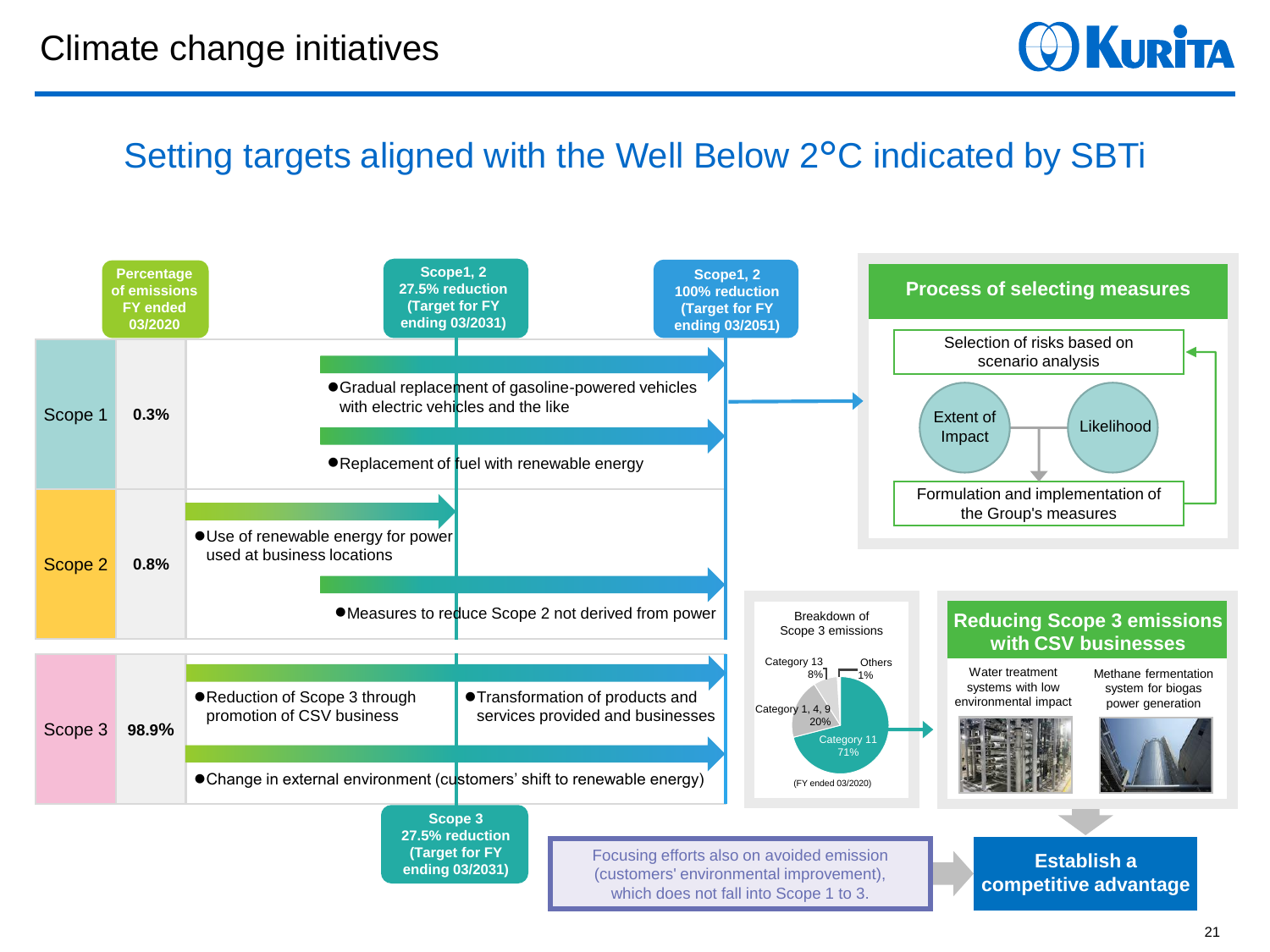## Relationship of Scope1, 2, and 3 emissions by Kurita and customers





Note: The size of the circle illustrates the amount of emissions by the Kurita Group/customers. Given the characteristics of products and services, Scope 1 to 3 of the Kurita Group and those of customers differ in position. The relationship is indicated based on general ideas estimated at present.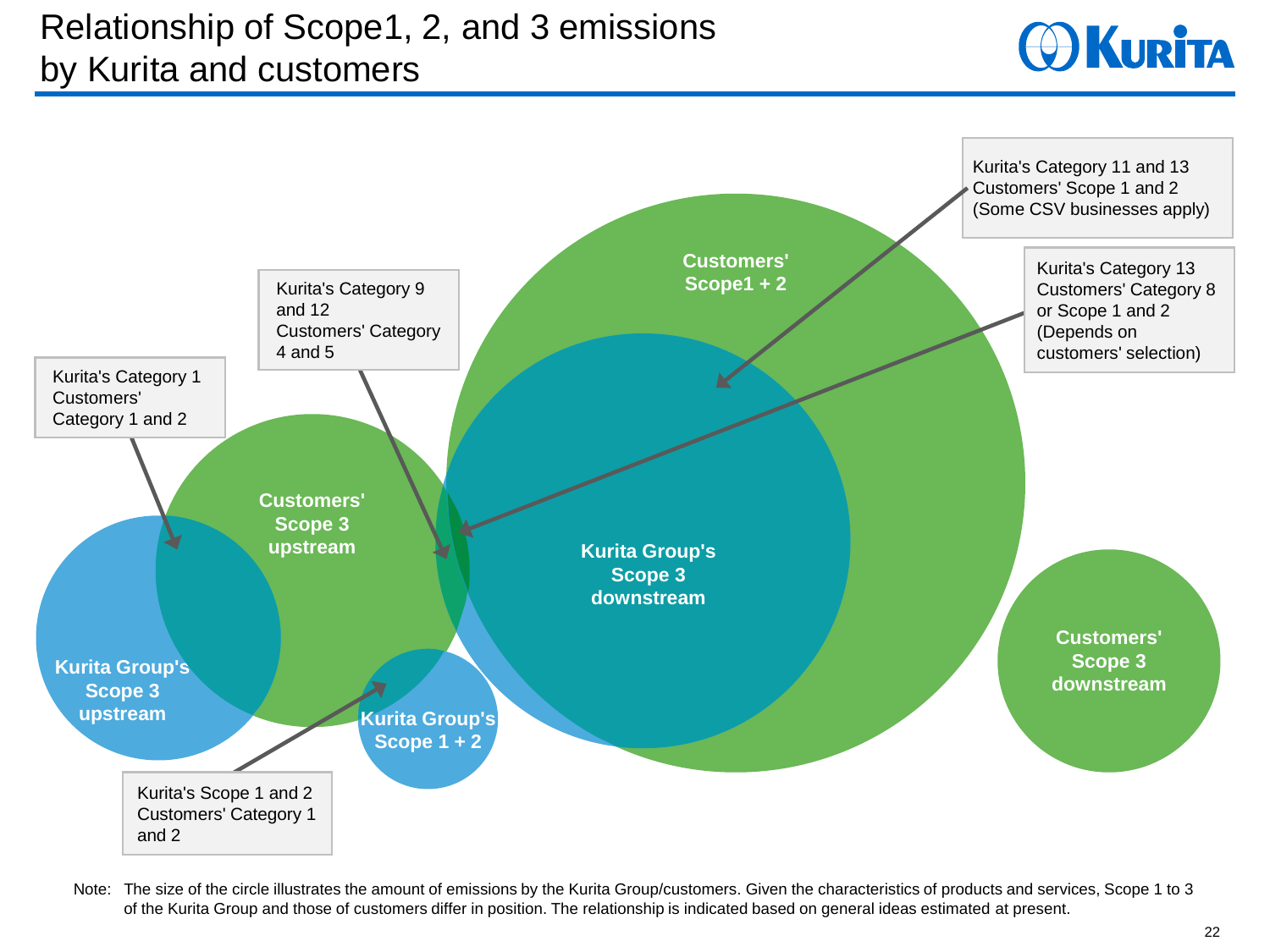

#### Participating in industry-driven initiatives as a leadership committee member



(As of March 2022)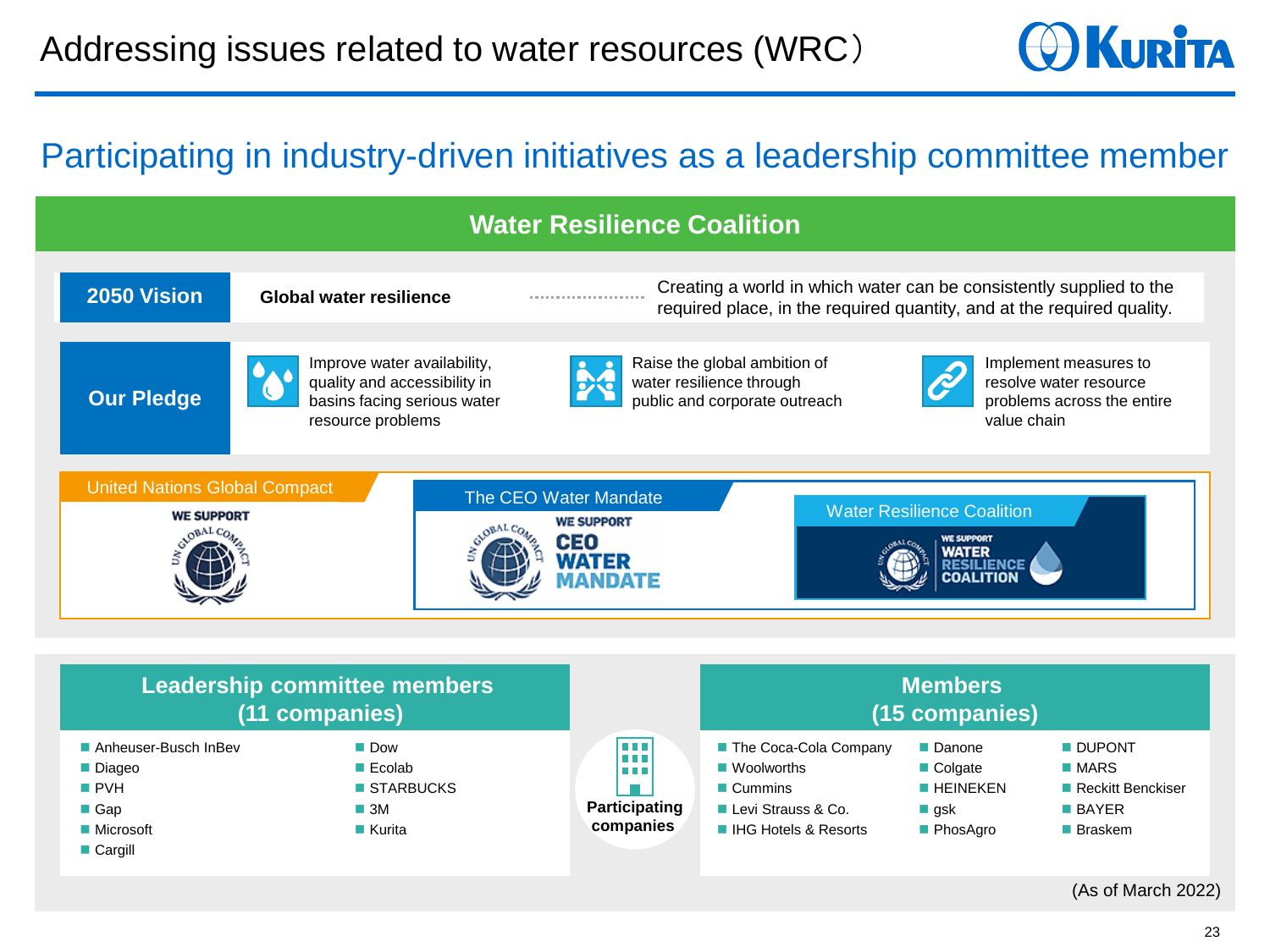**O**KURITA

## Applying "water knowledge" and acquiring new knowledge

#### **Global water resilience**

- ⚫ Participation in the formulation of indices for measuring achievements from basin activities and reporting the format
- ⚫ Enhancement of functions of the Water Action Hub, a comprehensive platform related to water





**Creating platforms related to water resources and standardizing relevant initiatives** WRC member companies/ NGOs Other companies/ NGOs, public offices, etc.

**Participants**

**Collective initiatives**

Launch of basin activities aimed at solving water resource issues in North America

**Basin** Colorado River (Seven states in the United States)

**Method** Considering collective initiatives that take advantage of Kurita's solutions



**Implementing activities and increasing basins where activities are implemented**

**Spreading rules and driving information disclosure**